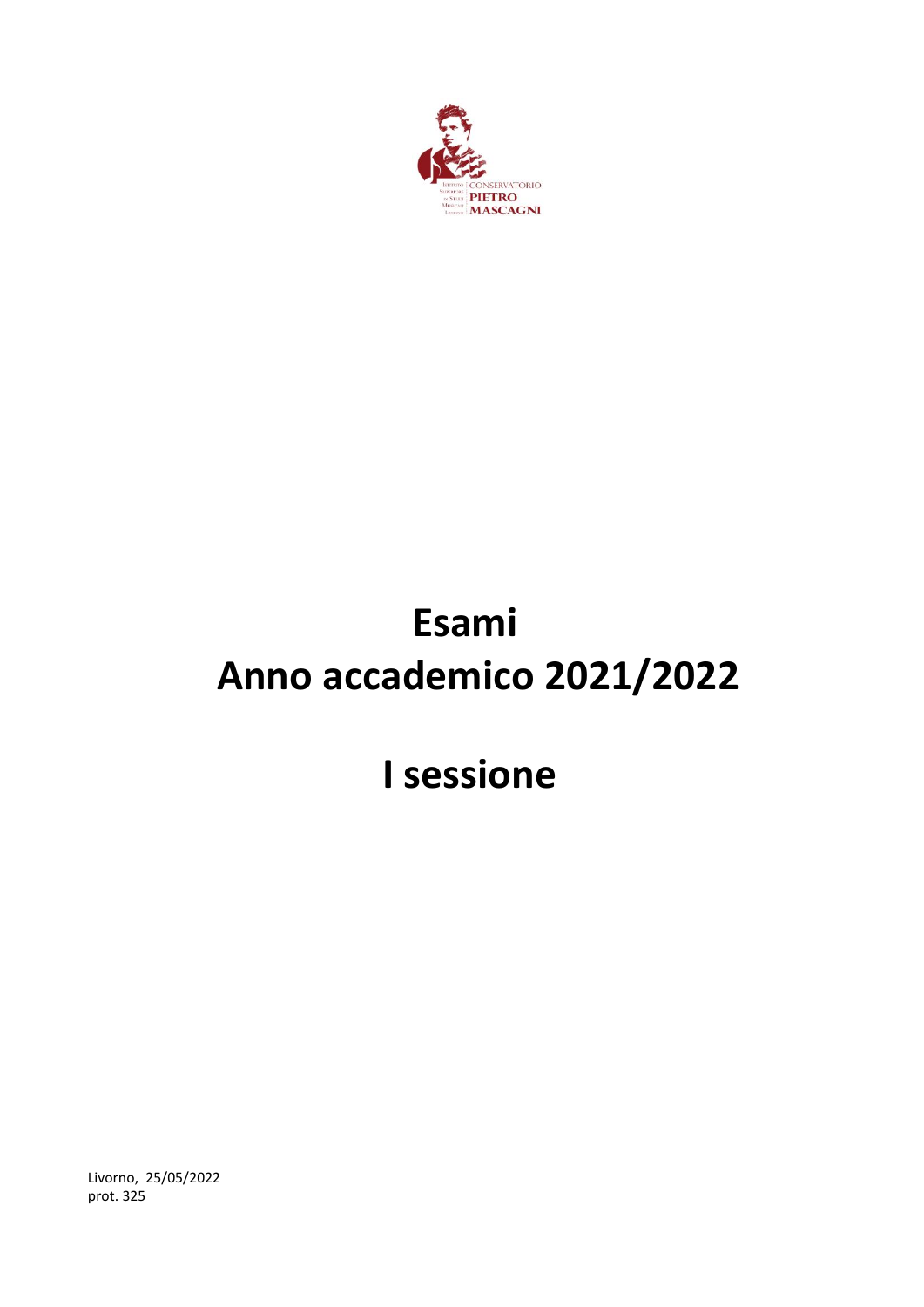### **MUSICA D'INSIEME PER STRUMENTI A FIATO**

# **8 giugno 2022**

Commissione: Proff. Carlo Failli, Federico Ranzato

ore 09:00

GRAGNOLI TOMMASO NUTI FILIPPO PERNA EMMANUELE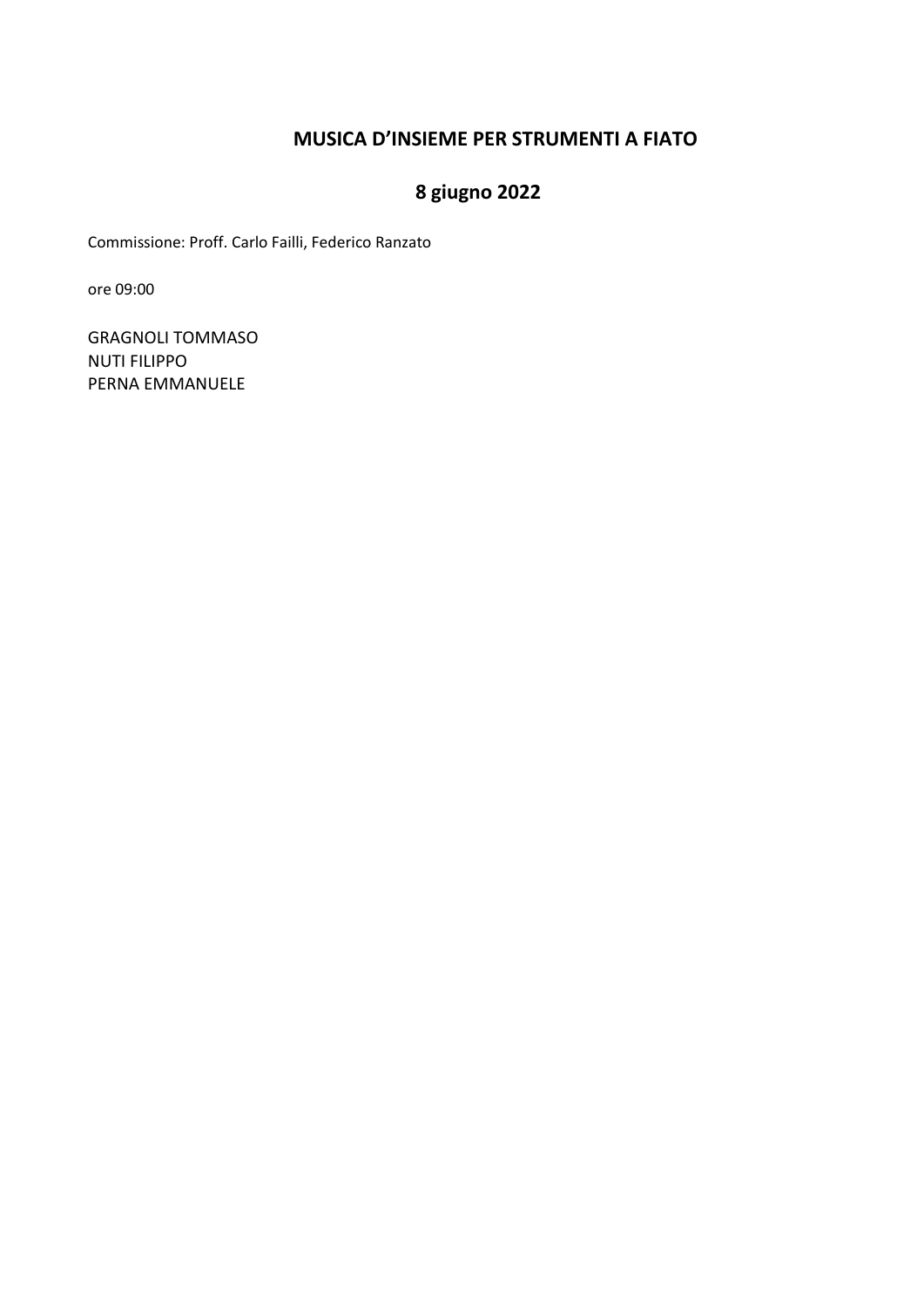### **PRASSI ESECUTIVE E REPERTORI D'INSIEME E DA CAMERA DELLA MUSICA CONTEMPORANEA E DEL ' 900 (STRUMENTALE)**

# **11 giugno 2022**

Commissione Proff.: Lorenzo Sbaffi, Marco Nesi

ore 10:00

BRUGNONI CHIARA CASINI GIULIA CIANGHEROTTI GABRIELE FARNETI MARIA LETIZIA MASSAI SHIRIN PANTOSTI EMANUELE SOLER VILAPLANA RAFAEL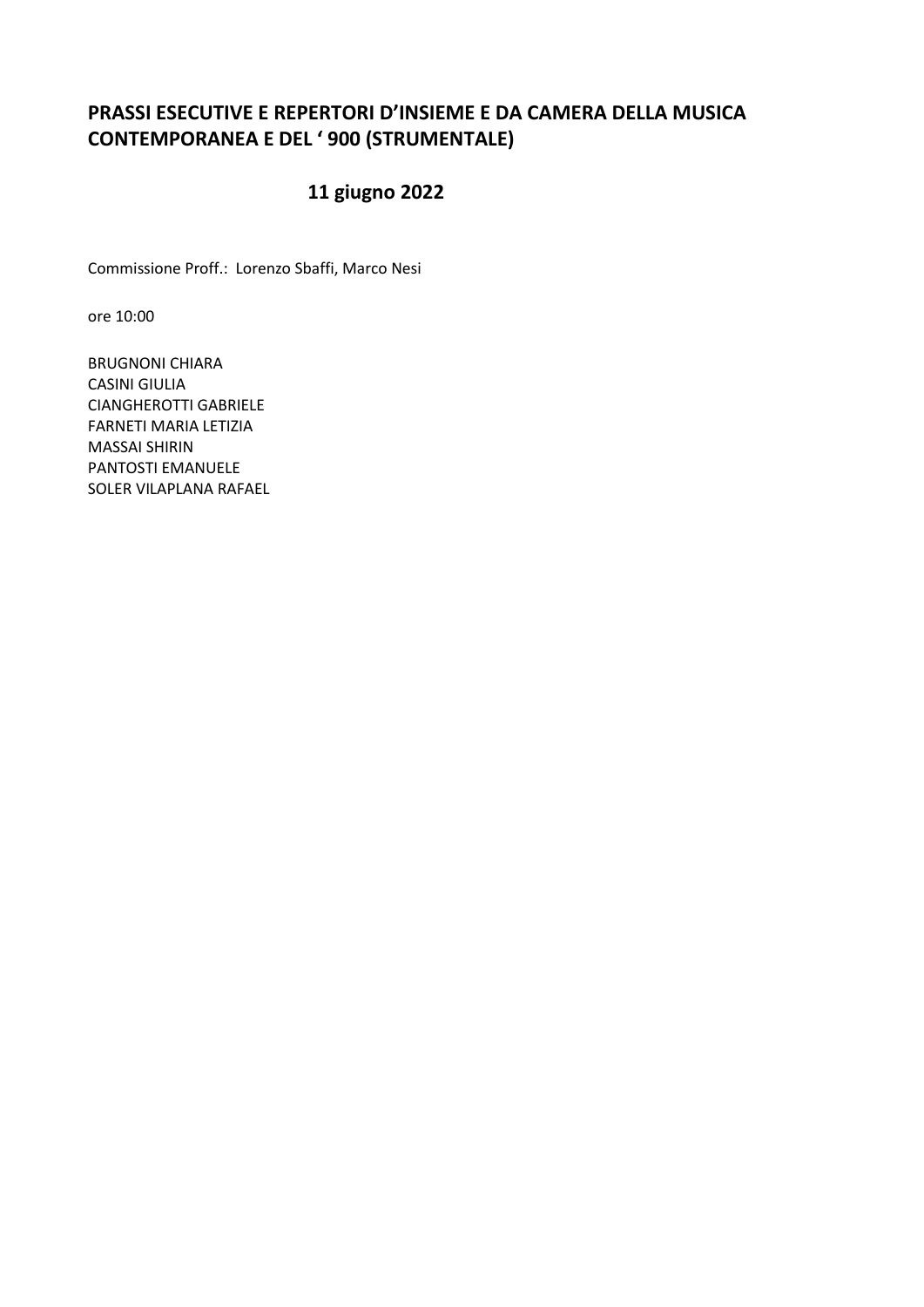### **VIOLONCELLO ESAMI DI PASSAGGIO CERTIFICAZIONI**

# **11 giugno 2022**

Commissione Proff.: Luca Provenzani, Martina Benifei, Elisabetta Casapieri

ore 11:30

**CORSO DI BASE (CLASSI PROFF. BENIFEI E CASAPIERI)**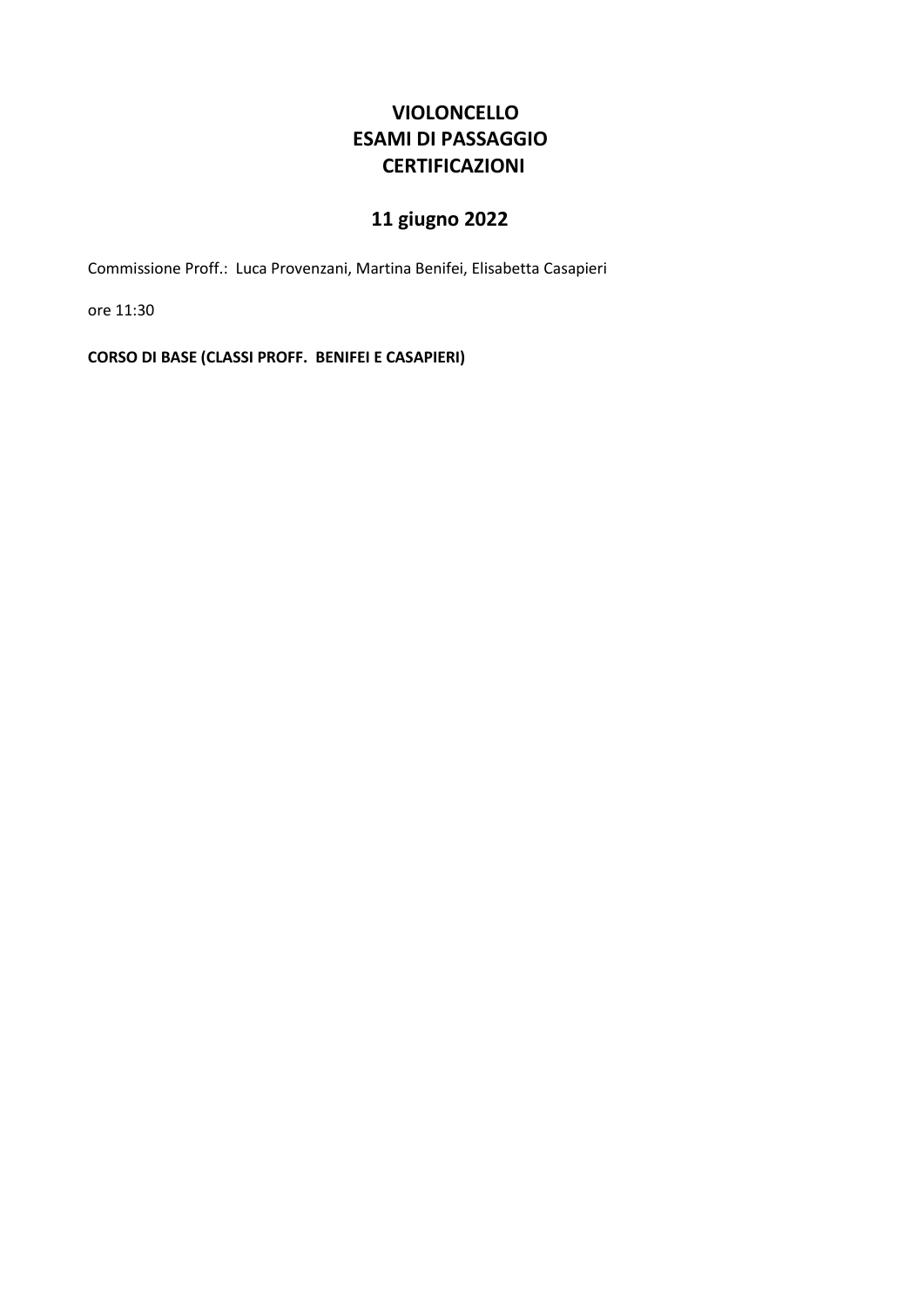### **PSICOLOGIA DELLA MUSICA - PEDAGOGIA MUSICALE DIDATTICA DELLA MUSICA METODOLOGIA DELL'INSEGNAMENTO STRUMENTALE VOCALE DISCIPLINE STORICHE**

### **13, 14 giugno 2022**

Commissione Proff.: Paola Pellegrini, Paolo Sullo **ore 10.00 appello**

#### **PSICOLOGIA DELLA MUSICA I**

ANICHINI ANDREA BECHINI GABRIEL BIANCHI CECILIA BOTTAI BIANCA CASCINELLI ILARIA CASINI GIULIA CIANGHEROTTI GABRIELE D'ERRICO LUCIA FRONDELLA DOMENICO GABBRIELLINI MATTIA GORI MATILDE LA GRECA MICHELE LOSCO ELENA MANCINI EDOARDO MASSAI SHIRIN **MEDUSEI LUCA** MILANO ANDREA ROSSI LORENZO SIGNORINI MANUEL SIMONTI HIRA VAGNETTI LORENZO

#### **PSICOLOGIA DELLA MUSICA II**

BARSACCHI PAOLA BARTALOZZI ANTONIO BAVONI LORENZO BIANCALANA GIACOMO BUONAMINI ALESSANDRO CECCANTI ADELE DEL CONTE LORENZO DOLABELLA LISA DROVANDI SAMUELE FALLANI IACOPO FRONDELLA DOMENICO GUERRAZZI DANIELE MARI GIULIO MASSAI SHIDEH MEDUSEI LUCA PIZZANELLI NICOLA PRATESI ROSSELLA PRIMITIVI PAOLA RAFFAELE LORENZO ROSI PAOLO SIMONTI HIRA ZAPPOLINI ELENA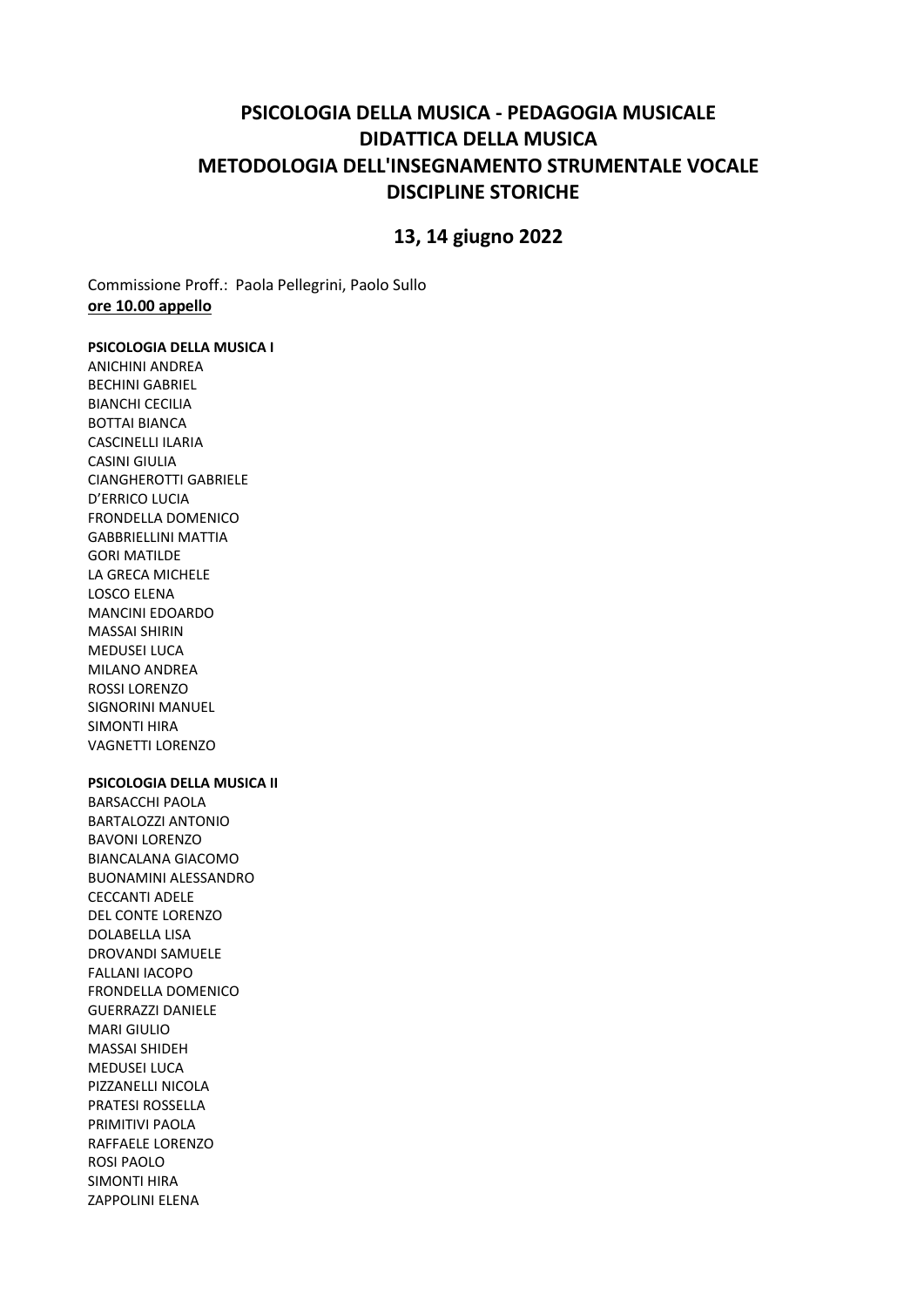#### **PEDAGOGIA DELLA MUSICA I**

BIANCHI VIRGINIA MENICUCCI ANDREA MOLESTI LORENZO PEDRAZZINI ALESSANDRO

#### **PEDAGOGIA DELLA MUSICA II**

ANDREOLI SILVIA BELMONTE ANDREA BODNARCIUC IOAN BORSOTTI NATALIE BUTELLI RICCARDO DA DIO ILARIA DARDANIS GIULIO DEGL'INNOCENTI EMILIANO FARNETI MARIA LETIZIA GIALLINI LORENZO GIANNOTTI SAMUELE GIUNTOLI LEONARDO NUTI FILIPPO PONZUOLI LARISSA PUCCI GIOIA RAFFAELE LORENZO SALVINI MICHELANGELO SIMONTI HIRA SOLDAINI MARCO VIANI FRANCESCO

#### **DIDATTICA DELLA MUSICA**

DA DIO ILARIA GUARGUALINI ASIA

#### **FONDAMENTI DI DIDATTICA GENERALE**

BALDI DILETTA GIOVANNINI LEONARDO GOLFARINI AURORA

#### **FONDAMENTI DI PSICOLOGIA DELLO SVILUPPO** GIOVANNINI LEONARDO

#### **PSICOLOGIA MUSICALE PER BIENNIO DI DIDATTICA**

BALDI DILETTA GOLFARINI AURORA MATTEUCCI SABINA RICCARDI ALESSANDRO VENTURI MARCO

#### **PEDAGOGIA MUSICALE PER BIENNIO DI DIDATTICA**

ALFAROLI TOMMASO BALDI DILETTA GIOVANNINI LEONARDO RICCARDI ALESSANDRO

#### **DIDATTICA DELL'ASCOLTO**

ALFAROLI TOMMASO BALDI DILETTA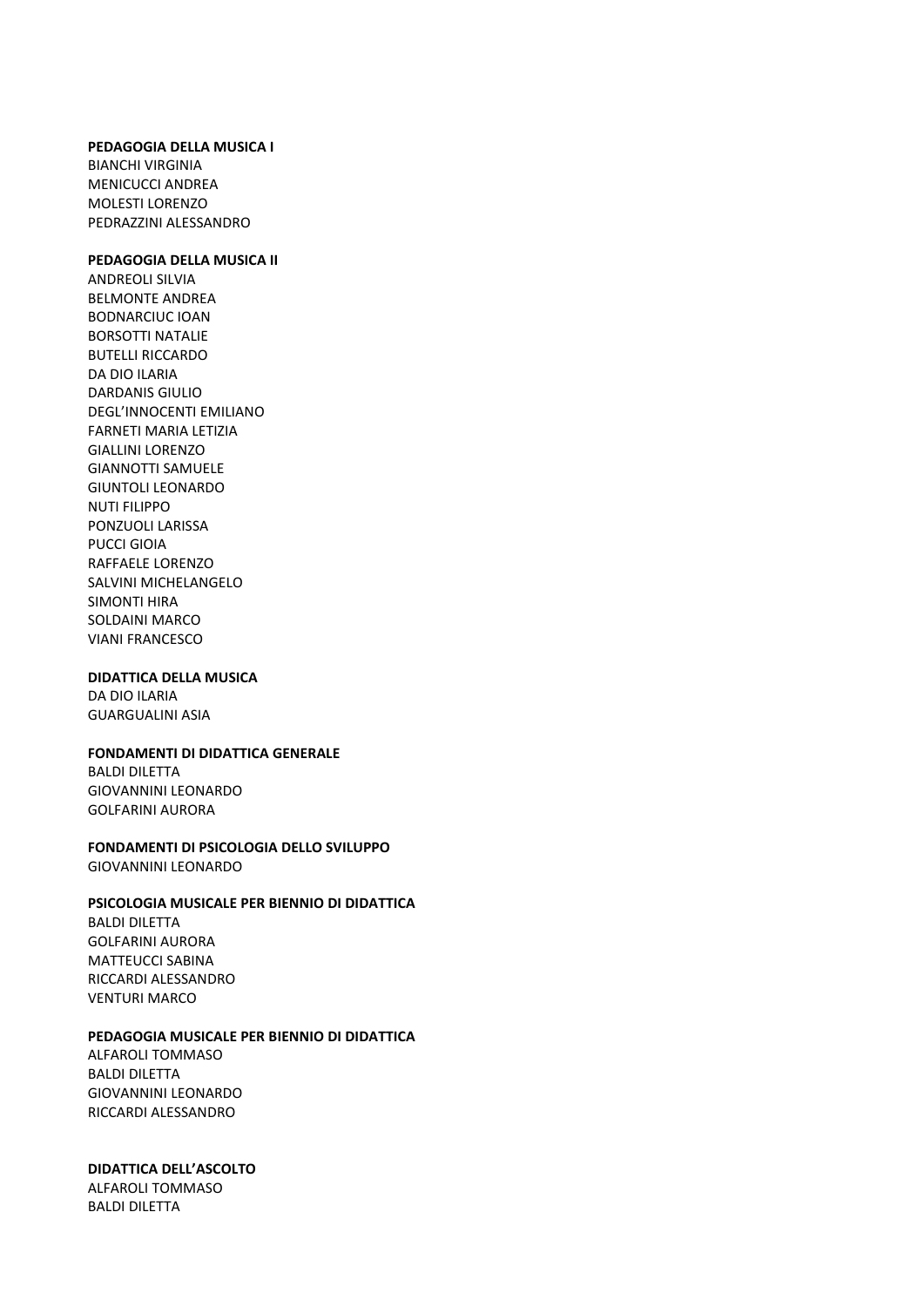CATURELLI VALENTINA MAURELLI SARA PULIZIA FEDERICA RICCARDI ALESSANDRO VENTURI MARCO

#### **PEDAGOGIA MUSICALE SPECIALE E DIDATTICA DELL'INCLUSIONE**

ALFAROLI TOMMASO COZZI SERENA DONATI ALESSANDRA FRANCHI VANIA PUCCI ELISA PULIZIA FEDERICA RAFFAELLI CATERINA FRANCESCA

#### **METODOLOGIA DELL'EDUCAZIONE MUSICALE**

ALFAROLI TOMMASO DONATI ALESSANDRA FRANCHI VANIA PUCCI ELISA PULIZIA FEDERICA RAFFAELLI CATERINA FRANCESCA

#### **METODOLOGIA DELL'INSEGNAMENTO STRUMENTALE**

GUARGUAGLINI ASIA

#### **STORIA E STORIOGRAFIA DELLA MUSICA II**

BELMONTE ANDREA BRUGNONI CHIARA BUFFONI DANIELE CIANGHEROTTI GABRIELE CIGNA GIUSEPPE COFANO DANIELE D'AURIA ILARIA DEGL'INNOCENTI EMILIANO FIORENTINI FEDERICA GIANNOTTI SAMUELE GIUNTOLI LEONARDO GOLFARINI LAVINIA GRAGNOLI TOMMASO GRASSI FILIPPO MONZANI FEDERICO PANICUCCI TOMMASO PERNA EMMANUELE PIERACCINI SOFIA QUIRINO GABRIELE RESTIVO MARCO SALVINI MICHELANGELO TANTULLI ROBERTA

#### **STORIA DELLE FORME E DEI REPERTORI MUSICALI DELLA MUSICA CONTEMPORANEA E DEL '900**

BERNESCHI SERENA BUONAMINI ALESSANDRO GABBRIELLINI MATTIA MATTEUCCI SABINA MILANO ANDREA PIRAS PIERGIORGIO RAFFAELE LORENZO RAPPELLI MARTINO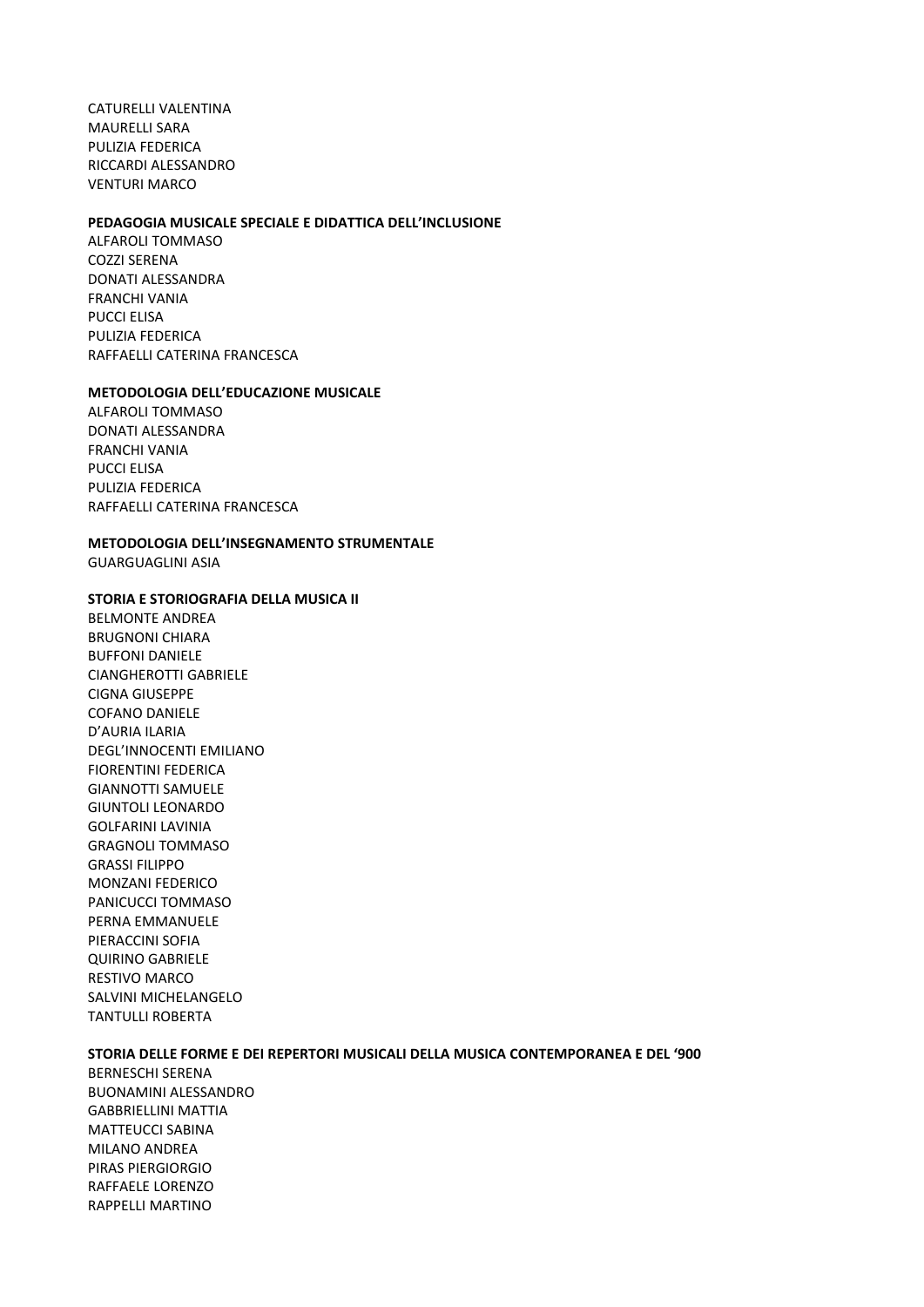#### VENTURI MARCO

#### **STORIA DEL TEATRO MUSICALE I**

CARPENTIERI NICCOLO' GOLFARINI AURORA

#### **METODOLOGIA DI INDAGINE STORICO – MUSICALE**

ALFAROLI TOMMASO DONATI ALESSANDRA

#### **STORIA DEL TEATRO MUSICALE I**

BARSELLOTTI ELIA BORSOTTI NATALIE BOTTAI BIANCA PAOLETTI DANIELE ROSSI ALICE SATARIANO GIONATHAN SFERLAZZA ALESSANDRO TONINI LUCA VANNI MANUEL

#### **STORIA DEL TEATRO MUSICALE II**

VANACORE MATTEO MILES

#### **FORME DELLA POESIA PER LA MUSICA**

BOTTAI BIANCA DE GRUTTOLA GIULIA FIORENTINI FEDERICA PUCCI GIOIA SATARIANO GIONATHAN

#### **TEORIA DELLA PERCEZIONE SONORA, TEORIE DELL'ASCOLTO**

BERTINI FRANCESCO BOSCAGLI SAMUELE BUFFONI DANIELE CIANGHEROTTI GABRIELE PESI SIMONE RESTIVO MARCO SATARIANO GIONATHAN TRIVELLI GIANLUCA

#### **STORIA DELLA MUSICA PER DIDATTICA DELLA MUSICA** DARDANIS GIULIO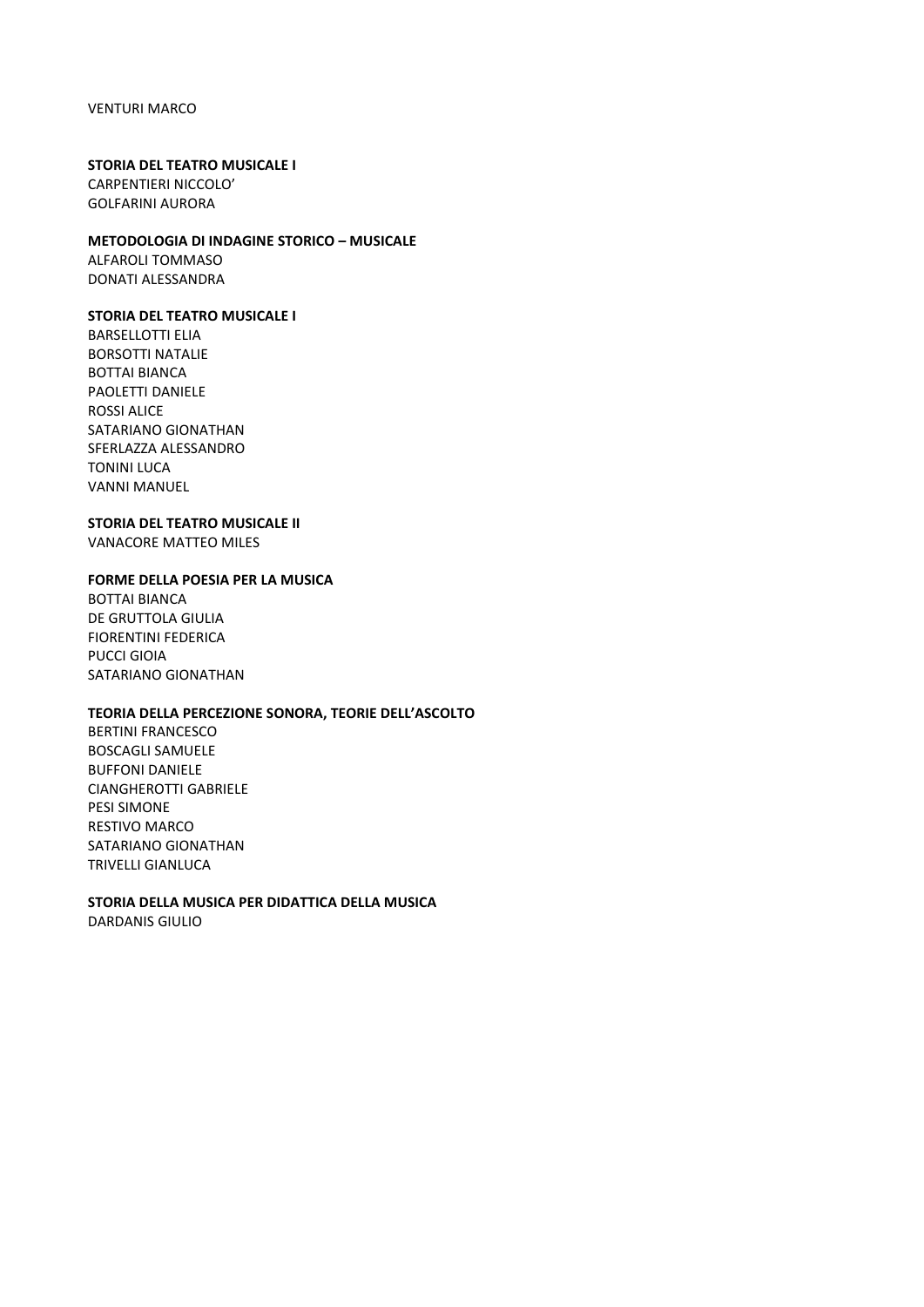### **DIREZIONE E CONCERTAZIONE DI CORO PRATICA CORALE**

### **15 giugno 2022**

Commissione: Proff. Gabriele Micheli, Fabio De Sanctis De Benedictis

ore 10:00

**DIREZIONE E CONCERTAZIONE DI CORO** BELMONTE ANDREA BERTINI FRANCESCO BORSOTTI NATALIE CAPPETTI DARIO CARPENTIERI NICCOLO' CIANGHEROTTI GABRIELE COFANO DANIELE D'ERRICO LUCIA GIANNACCINI MAURO GIANNOTTI SAMUELE GIUNTINI ENRICO GIUNTOLI LEONARDO GUARGUAGLINI ASIA LEONARDI MATILDE MASSAI SHIDEH PAOLETTI DANIELE PEDDITZI FEDERICA PERNA EMMANUELE QUIRINO GABRIELE SORDONI CECILIA TONINI LUCA TORRIONI ELOISA VANNI MANUEL SOLER VILAPLANA RAFAEL

#### **PRATICA CORALE**

BELMONTE ANDREA CASCINELLI ILARIA MEDUSEI LUCA SORDONI CECILIA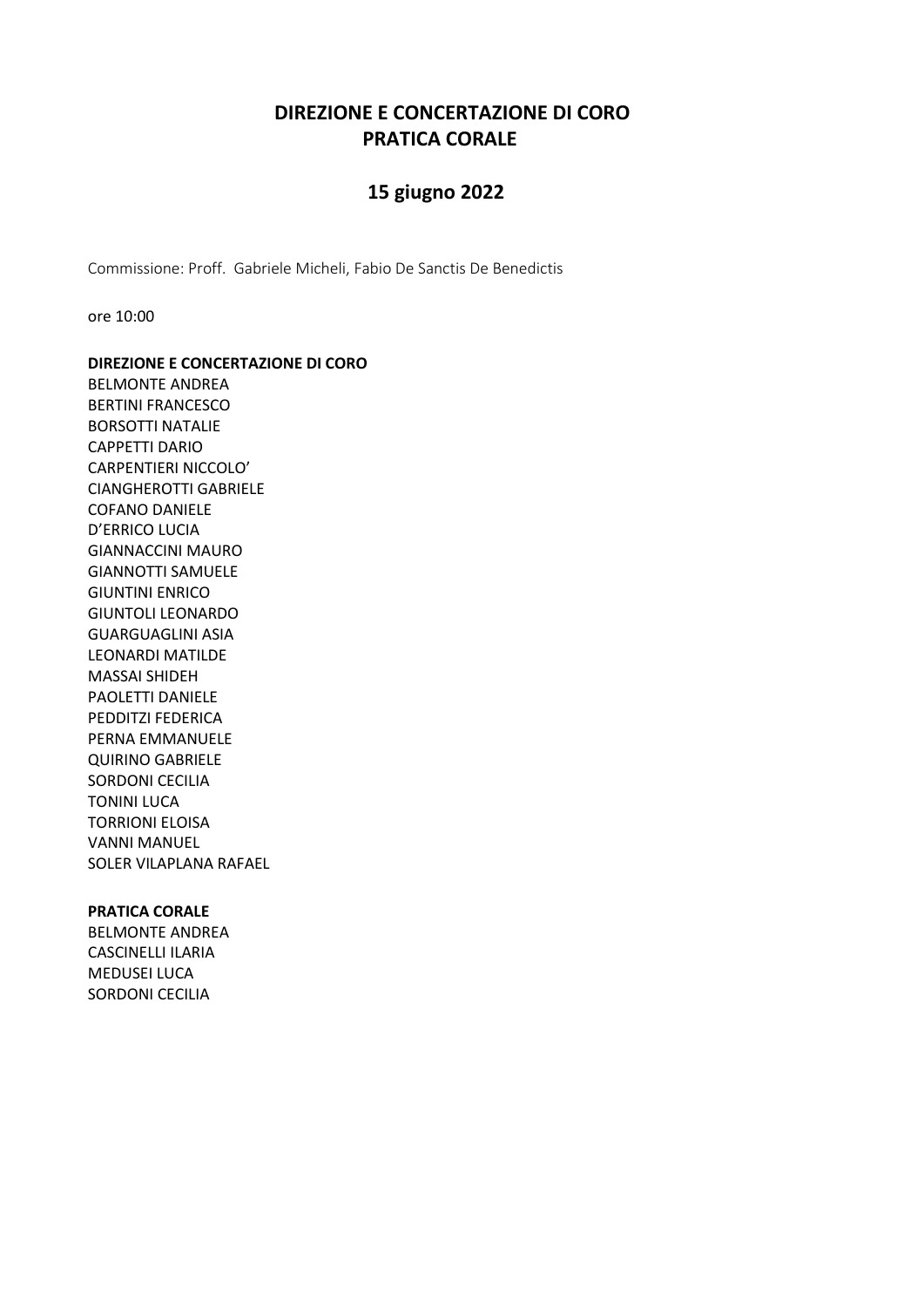### **MUSICA DA CAMERA**

### **16 giugno 2022**

Commissione: Proff. Gabriele Micheli, Ilaria Maurri, Marco Nesi ore 9.00

#### **MUSICA DA CAMERA I**

ARIETI ALESSANDRO BARSELLOTTI ELIA BECHINI GABRIEL BRAIDA FRANCESCO BRINGAS ARIANNE CASCINELLI ILARIA CASINI GIULIA CASTELLANI LEONARDO CIRASARO VITTORIO D'ERRICO LUCIA LORENZELLI MARCO MASSAI SHIRIN MEDUSEI LUCA PEDRAZZINI ALESSANDRO PERSICHINI NICO PIRATO LINDA PRATESI ROSSELLA PUCCI GIOIA RASPINI DUCCIO SCHIASSELLONI ALICE TEANI GIULIETTA

#### **MUSICA DA CAMERA II**

BARSACCHI PAOLA CAPPETTI DARIO CECCANTI ADELE DEL CONTE LORENZO DOLABELLA LISA DROVANDI SAMUELE GIUNTOLI LEONARDO MASSAI SHIDEH NICCOLINI VERONICA NUTI FILIPPO ROSI PAOLO SATARIANO GIONATHAN

#### **NESI**

#### **MUSICA DA CAMERA**

GALLINARI GIULIA GORI MATILDE MARI GIULIO MENICUCCI ANDREA SIGNORINI MANUEL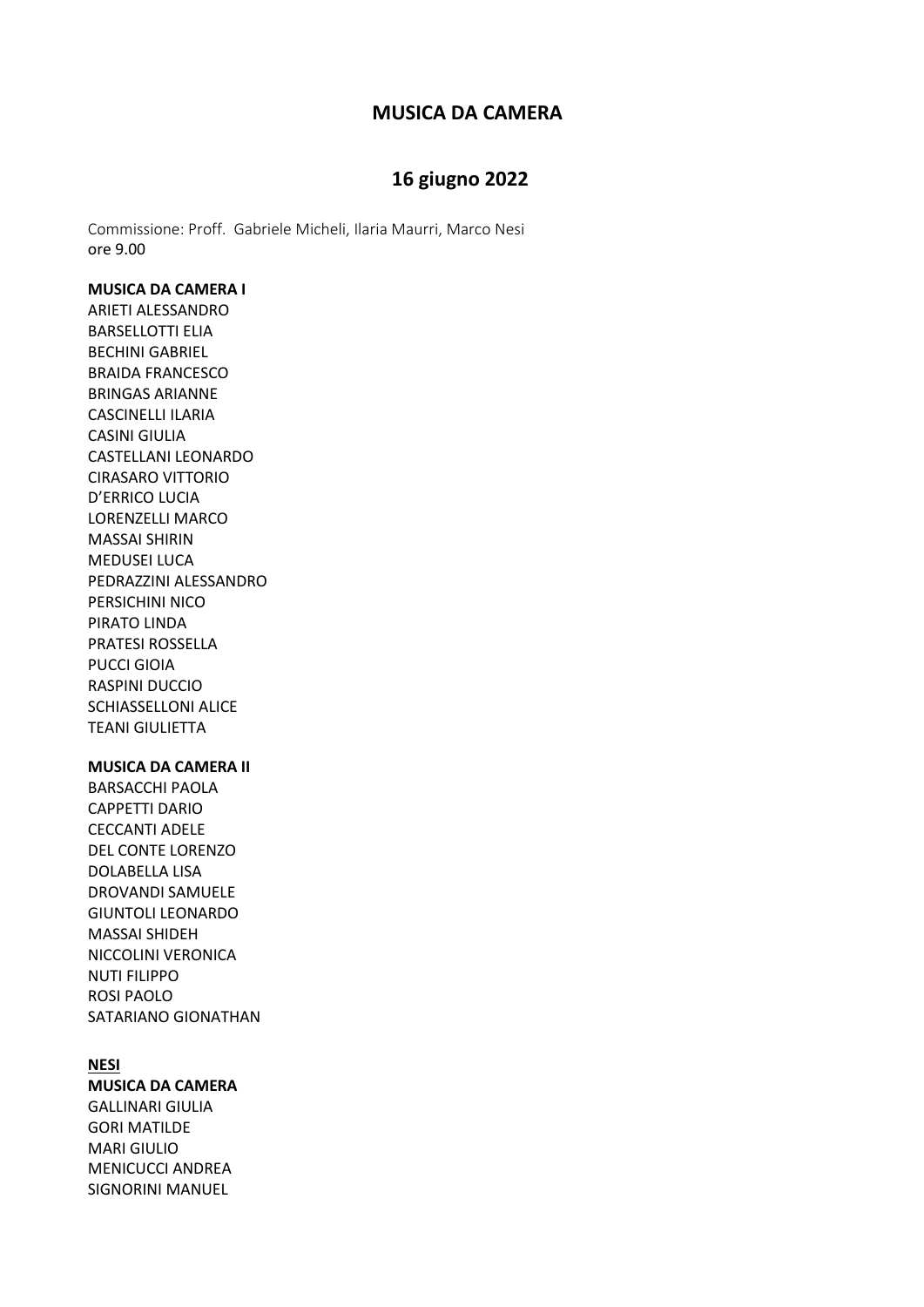### **PROVE SCRITTE ELEMENTI DI ARMONIA E ANALISI FONDAMENTI DI COMPOSIZIONE I FONDAMENTI DI COMPOSIZIONE II**

### **17 giugno 2022**

Commissione Proff.: Enrico Flaminio Minaglia, Fabio De Sanctis, Federico Ortica

ore 15.30

#### **ELEMENTI DI ARMONIA E ANALISI**

BARONTINI SARA CHIMENTI ALESSANDRA DINI LUCREZIA GIGLIOLI DANIELE MARIOTTINI NICO PINI MIRCO PRATESI GABRIELE TARANTINO NINA TUSI LEONARDO

ORE 15:30

**FONDAMENTI DI COMPOSIZIONE I (idoneità)**

**FONDAMENTI DI COMPOSIZIONE II** CAPPETTI DARIO COFANO DANIELE PERNA EMMANUELE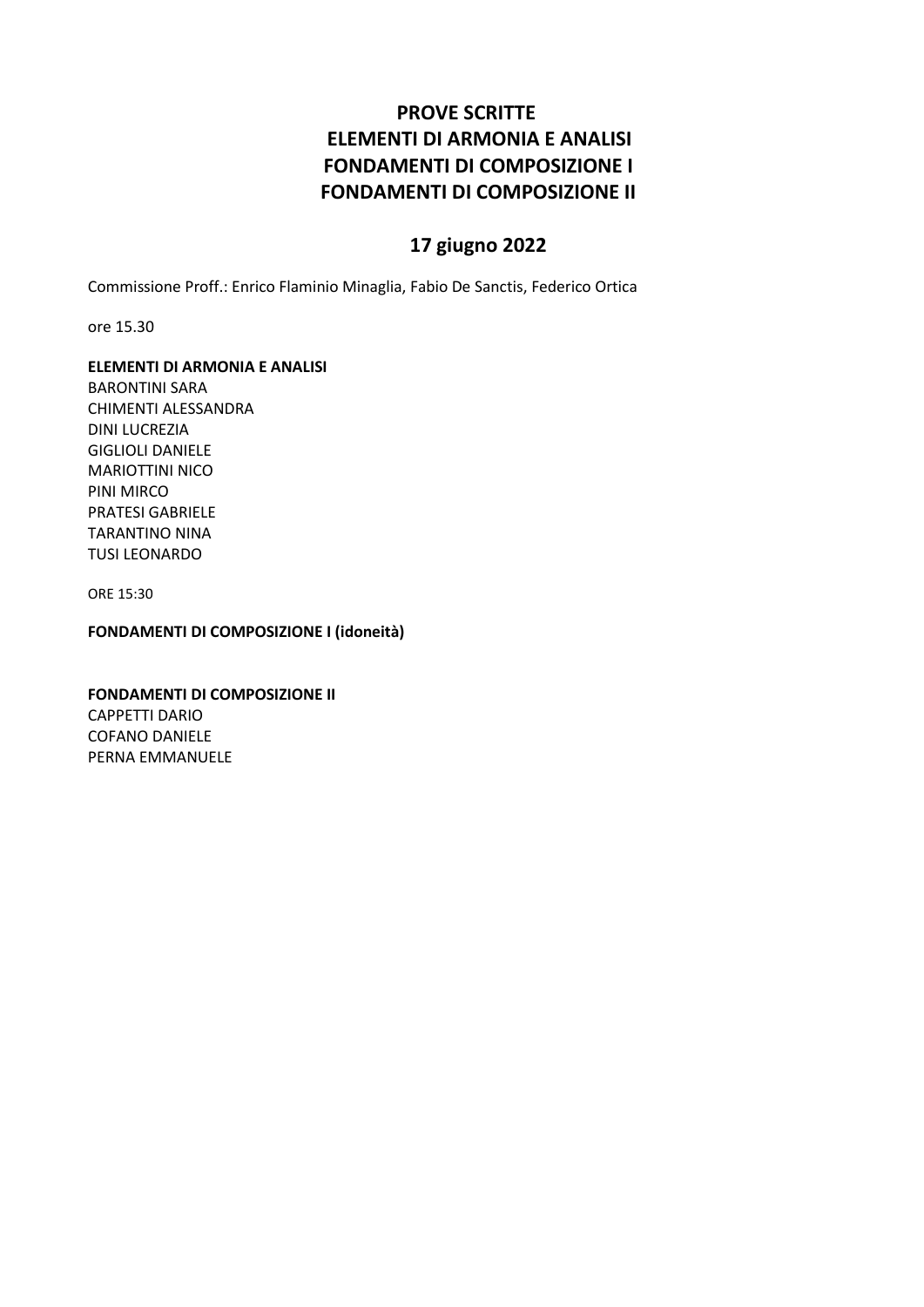### **INFORMATICA MUSICALE AMBIENTI ESECUTIVI E DI CONTROLLO PER L.E.**

### **17 giugno 2022**

Commissione Proff.: Federico Ortica, Fabio De Sanctis De Benedictis

ore 09:00

#### **INFORMATICA I**

ANGRISANO ARIANNA BARONTI NICHOLAS BARSELLOTTI ELIA BERTI IRENE BIANCHI VIRGINIA BOTTAI BIANCA BRINGAS ARIANNE CAMPANELLI GIADA CINQUILLI GIORGIA DA DIO ILARIA D'AURIA ILARIA DEGL'INNOCENTI EMILIANOTRIVELLI GIANLUCA GIUNTOLI LEONARDO GOLFARINI LAVINIA GRASSI FILIPPO LOLAICO PAOLA MELFA EMANUELE PANTOSTI EMANUELE PEDRAZZINI ALESSANDRO PERNA EMMANUELE ROSATI SARA SATARIANO GIONATHAN TANTULLI ROBERTA TRIVELLI GIANLUCA SANTONICOLA ALFREDO VIANI FRANCESCO

#### **INFORMATICA II**

BUTELLI RICCARDO DARDANIS GIULIO OSENGA LORENZO RINALDI GIANMARCO VINTO GASPARE

**AMBIENTI ESECUTIVI E DI CONTROLLO PER L.E.** MONZANI FEDERICO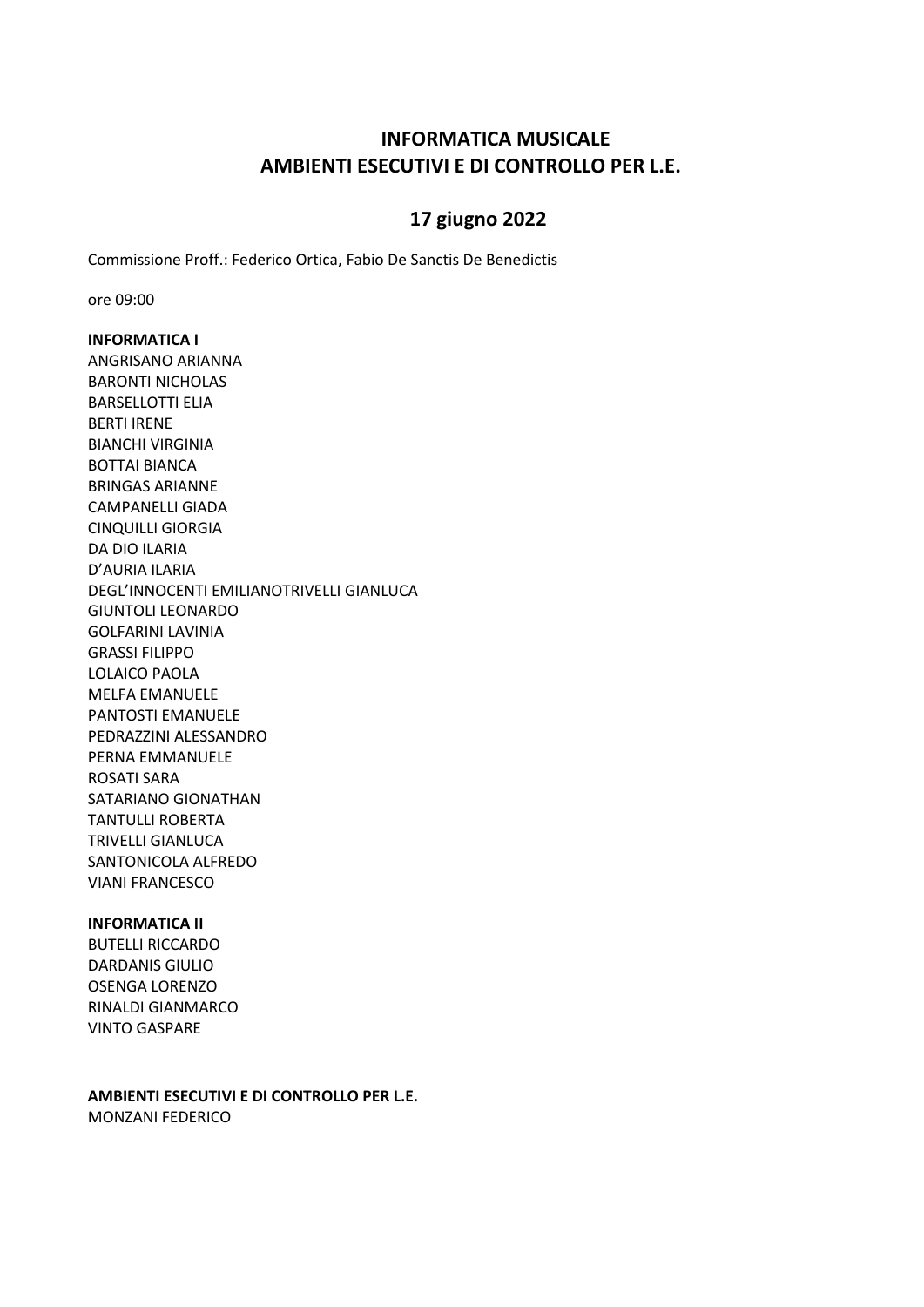### **TECNICHE DI ESPRESSIONE E CONSAPEVOLEZZA CORPOREA**

### **18 giugno 2022**

Commissione Proff.: Stefano Guidi, Paola Pellegrini

ore 09:00

ANICHINI ANDREA BARSACCHI PAOLA CECCANTI ADELE DEL CONTE LORENZO DOLABELLA LISA DROVANDI SAMUELE FAVARATO ANNA GIOVANNETTI BEATRICE MANGHESI ANDREA MARI GIULIO MASSAI SHIDEH MASSAI SHIRIN NICCOLINI VERONICA PARDINI MARCO PIZZANELLI NICOLA PRATESI ROSSELLA PRIMITIVI PAOLA ROSI PAOLO ROSSINI GIORGIO SAVIOZZI FRANCESCO TENISCI FILIPPO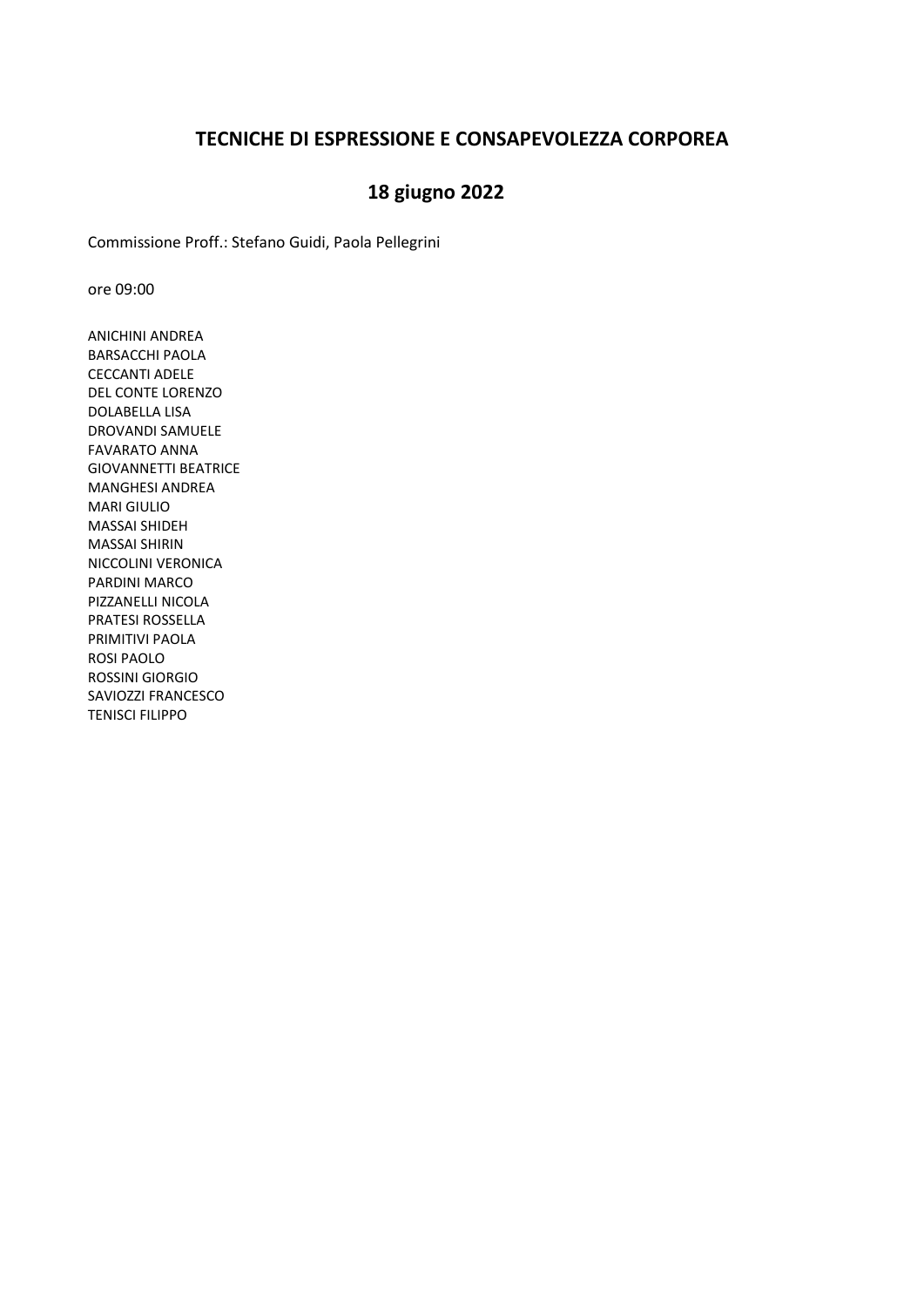#### **INGLESE**

#### **20 giugno 2022**

### **N.B LA PROVA SI SVOLGERA' IN PRESENZA PRESSO IL LABORATORIO N.8 DEL CLI DI PISA IN VIA SANTA MARIA N. 89**

ore 15:00 **I LIVELLO B1** BARSELLOTTI ELIA BOTTAI BIANCA BUTELLI RICCARDO CINQUILLI GIORGIA GUARGUAGLINI ASIA LOLAICO PAOLA PANICUCCI TOMMASO PEDRAZZINI ALESSANDRO PERSICHINI NICO ROSATI SARA SIMONTI HIRA TEANI GIULIETTA TONI VALENTINA VITO KATIA ore 16:00 **II LIVELLO B2** BARSACCHI PAOLA BAVONI LORENZO BECHINI GABRIEL BERNESCHI SERENA BIANCHI CECILIA BOLDRINI RICCARDO BUONAMINI ALESSANDRO CATARSI MARTINA CECCANTI ADELE CECCARELLI RADAMES DEL CONTE LORENZO D'ERRICO LUCIA DOLABELLA LISA DONATI ALESSANDRA FALLANI IACOPO FAVARATO ANNA GUERRAZZI DANIELE LOSCO ELENA MANCINI EDOARDO MANGHESI ANDREA MATTEUCCI SABINA MAURELLI SARA MILANO ANDREA PIRAS PIERGIORGIO PIZZANELLI NICOLA PRATESI ROSSELLA PRIMITIVI PAOLA RAPPELLI MARTINO REMAGGI SILVIA ROSSI LORENZO VAGNETTI LORENZO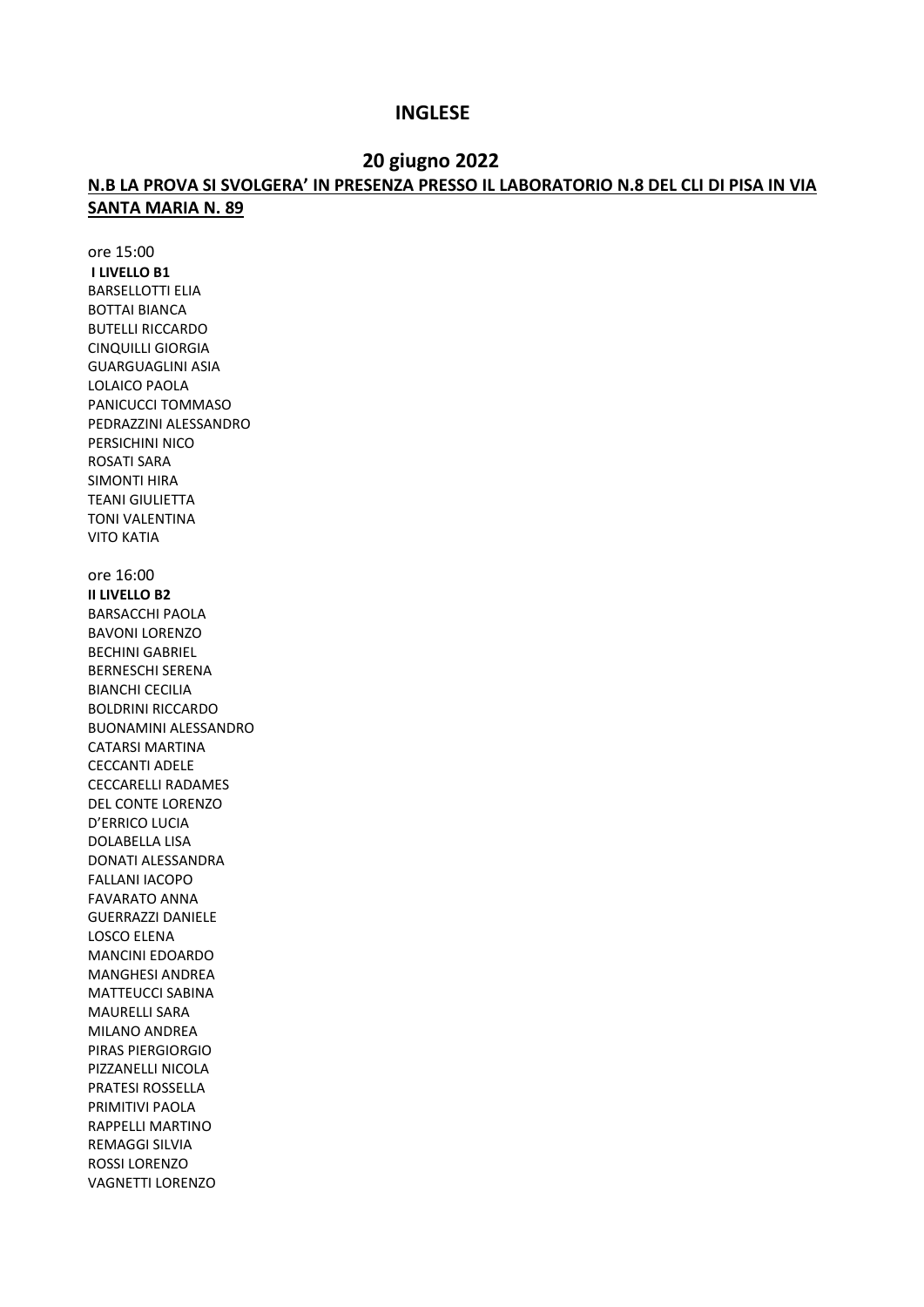#### **DISCIPLINE ANALITICHE**

### **21 giugno 2022**

Commissione Proff.: Enrico Flaminio Minaglia, Fabio De Sanctis De Benedictis

#### **GLI ESAMI POTREBBERO PROSEGUIRE IL 22 GIUGNO**

ore 10:00

**ANALISI DELLE FORME COMPOSITIVE** 

BARSELLOTTI ELIA BERTI IRENE BRAIDA FRANCESCO BRINGAS ARIANNE CAMPANELLI GIADA CIRASARO VITTORIO COFANO DANIELE DE GRUTTOLA GIULIA GALLINARI GIULIA GIUNTOLI LEONARDO GOLFARINI LAVINIA GRASSI FILIPPO LOLAICO PAOLA LEONARDI MATILDE MELFA EMANUELE MOLESTI LORENZO PERNA EMMANUELE PERSICHINI NICO PIERACCINI SOFIA PIRATO LINDA ROSATI SARA TEANI GIULIETTA

#### **METODOLOGIE DELL'ANALISI**

BARTALOZZI ANTONIO BERTOLI FRANCESCO BIANCALANA GIACOMO CECCANTI ADELE DEL CONTE LORENZO GIOVANNETTI BEATRICE NICCOLINI VERONICA PRATESI ROSSELLA ROSI PAOLO SIGNORINI MANUEL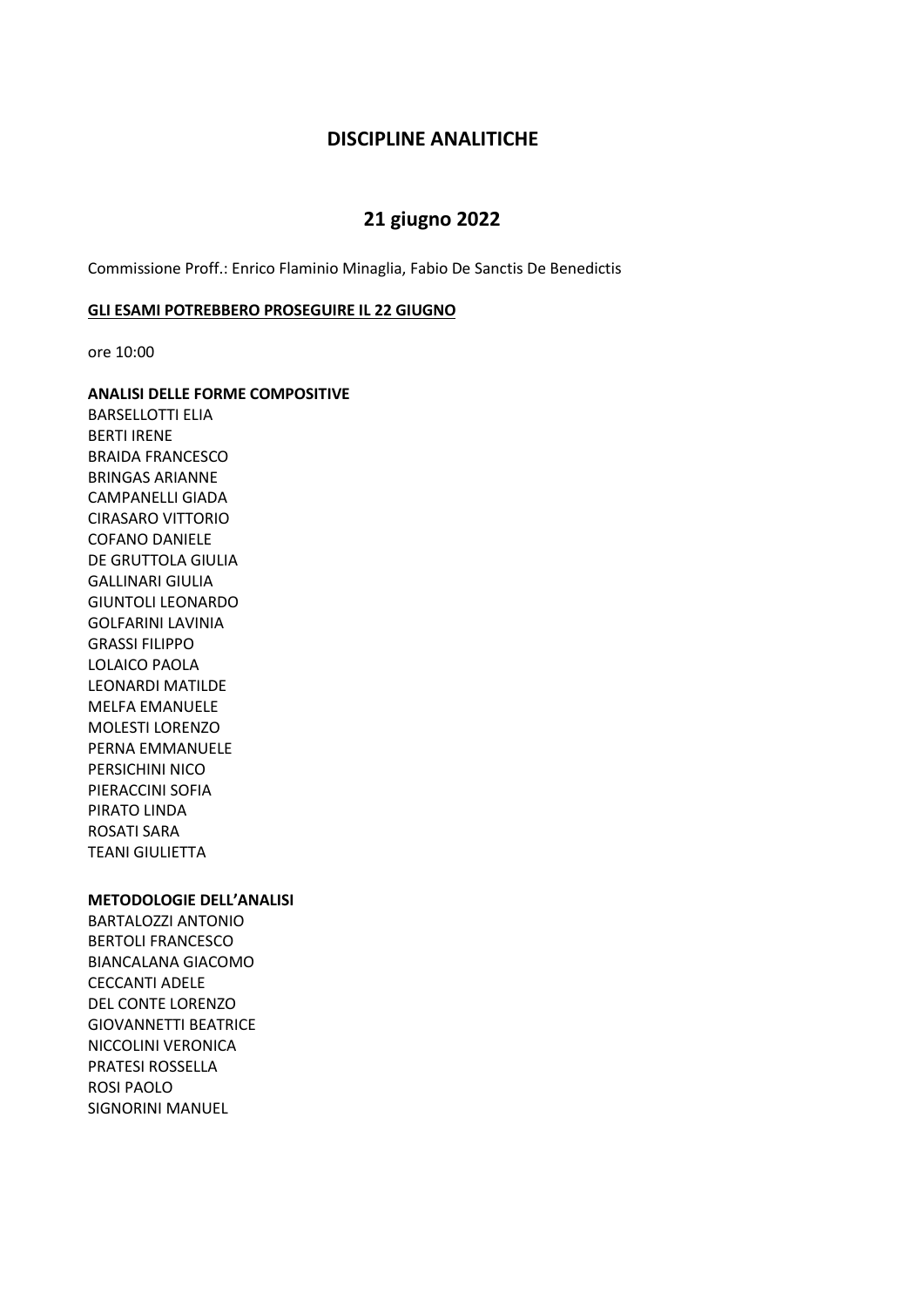### **TEORIA DELLA MUSICA - EAR TRAINING SEMIOGRAFIA MUSICALE**

Commissione Proff.: Fabrizio Bartalucci, Gabriele Micheli

#### **NB: Per sostenere gli esami è necessario consegnare la tesina entro e non oltre il 15 giugno 2022**

### **22 giugno 2022**

ore 09:00

**TEORIA DELLA MUSICA / EAR TRAINING II** ANDREOLI SILVIA BELMONTE ANDREA BODNARCIUC IOAN BUTELLI RICCARDO DA DIO ILARIA DE GRUTTOLA GIULIA FARNETI MARIA LETIZIA GIANNACCINI MAURO GRAGNOLI TOMMASO LEONARDI MATILDE MENICUCCI ANDREA MOLESTI LORENZO NUTI FILIPPO PAOLETTI DANIELE PEDDITZI FEDERICA PUCCI GIOIA RESTIVO MARCO ROSSI ALICE SATARIANO GIONATHAN TONINI LUCA VITO KATIA

ore 15:30

#### **SEMIOGRAFIA MUSICALE**

BERTOLI FRANCESCO PRATESI ROSSELLA PRIMITIVI PAOLA RAFFAELE LORENZO SAVIOZZI FRANCESCO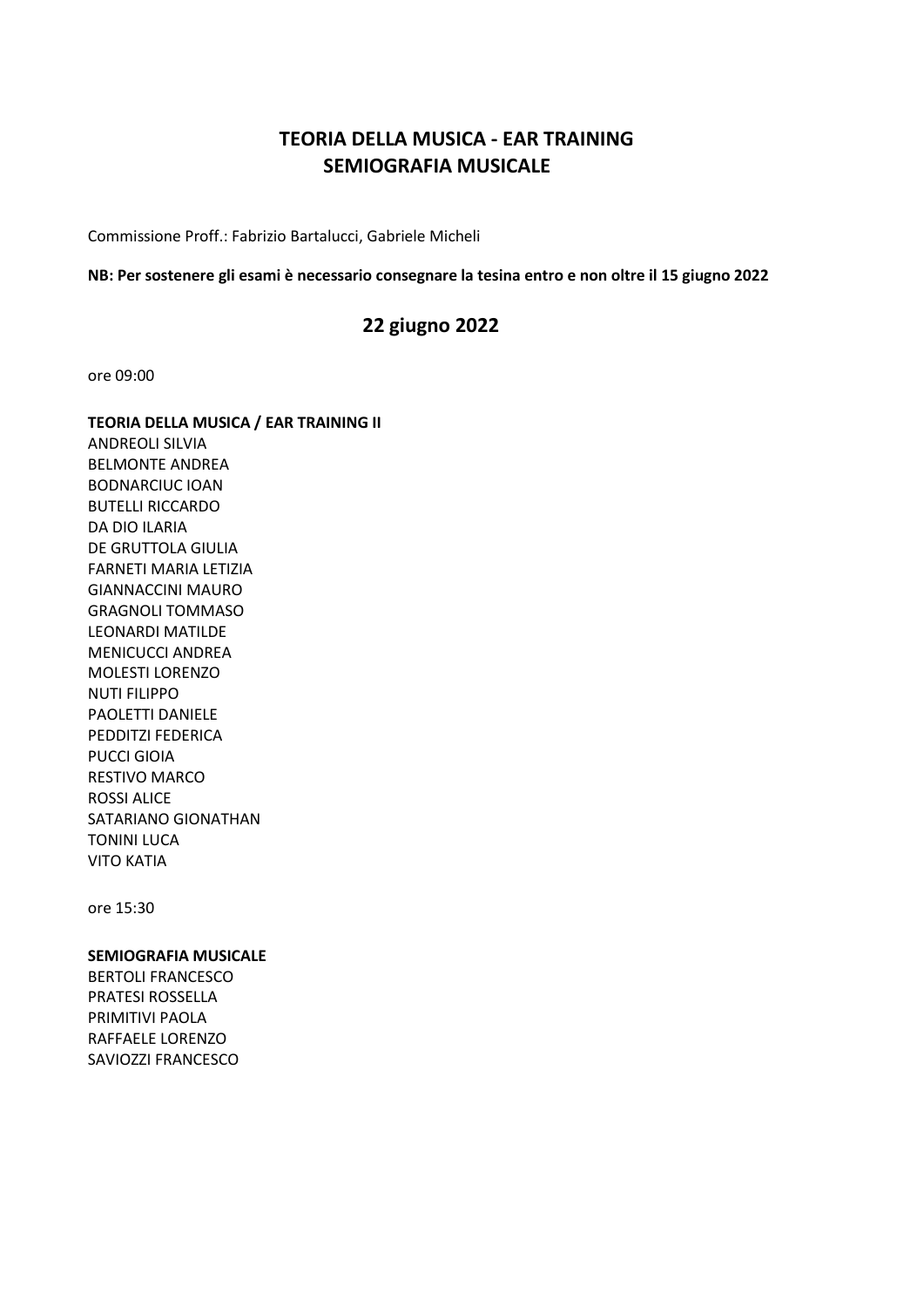## **COMPOSIZIONE CORALE ORCHESTRAZIONE E STRUMENTAZIONE COMPOSIZIONE MUSICALE INFORMATICA PRASSI ESECUTIVE E REPERTORI D'INSIEME E DA CAMERA DELLA MUSICA CONTEMPORANEA E DEL ' 900 (VOCALE)**

### **23 giugno 2022**

Commissione: Proff. Fabio De Sanctis De Benedictis, Fabrizio Bartalucci ore 09:00 **TECNICHE COMPOSITIVE I** BARONTI NICHOLAS GABBRIELLINI MATTIA

**TECNICHE COMPOSITIVE II** DI STEFANO ANTONIO FERDINANDO RAFFAELE LORENZO

#### **STRUMENTAZIONE E ORCHESTRAZIONE I (idoneita')**

#### **COMPOSIZIONE MUSICALE INFORMATICA**

BARONTI NICHOLAS BIANCHI VIRGINIA GIANNACCINI MAURO LAUCCI CLAUDIO SATARIANO GIONATHAN

#### **COMPOSIZIONE AUDIOVISIVA INTEGRATA I (idoneità)**

#### **TECNICHE CONTRAPPUNTISTICHE II**

DI STEFANO ANTONIO FERDINANDO

ore 17:00

#### **PRASSI ESECUTIVE E REPERTORI D'INSIEME E DA CAMERA DELLA MUSICA CONTEMPORANEA E DEL '900 (VOCALE)** BIANCHI CECILIA BRINGAS ARIANNE BUONAMINI ALESSANDRO

CAMPANELLI GIADA CARPENTIERI NICCOLO' CASTELLANI LEONARDO CECCANTI ADELE DE GRUTTOLA GIULIA DEL CONTE LORENZO DONATI ALESSANDRA FAVARATO ANNA GORI MATILDE LA GRECA MICHELE LEONARDI MATILDE MANGHESI ANDREA MARI GIULIO MASSAI SHIDEH PIZZANELLI NICOLA PULIZIA FEDERICA RAFFAELLI CATERINA FRANCESCA ROSI PAOLO SCHIASSELLONI ALICE SIMONTI HIRA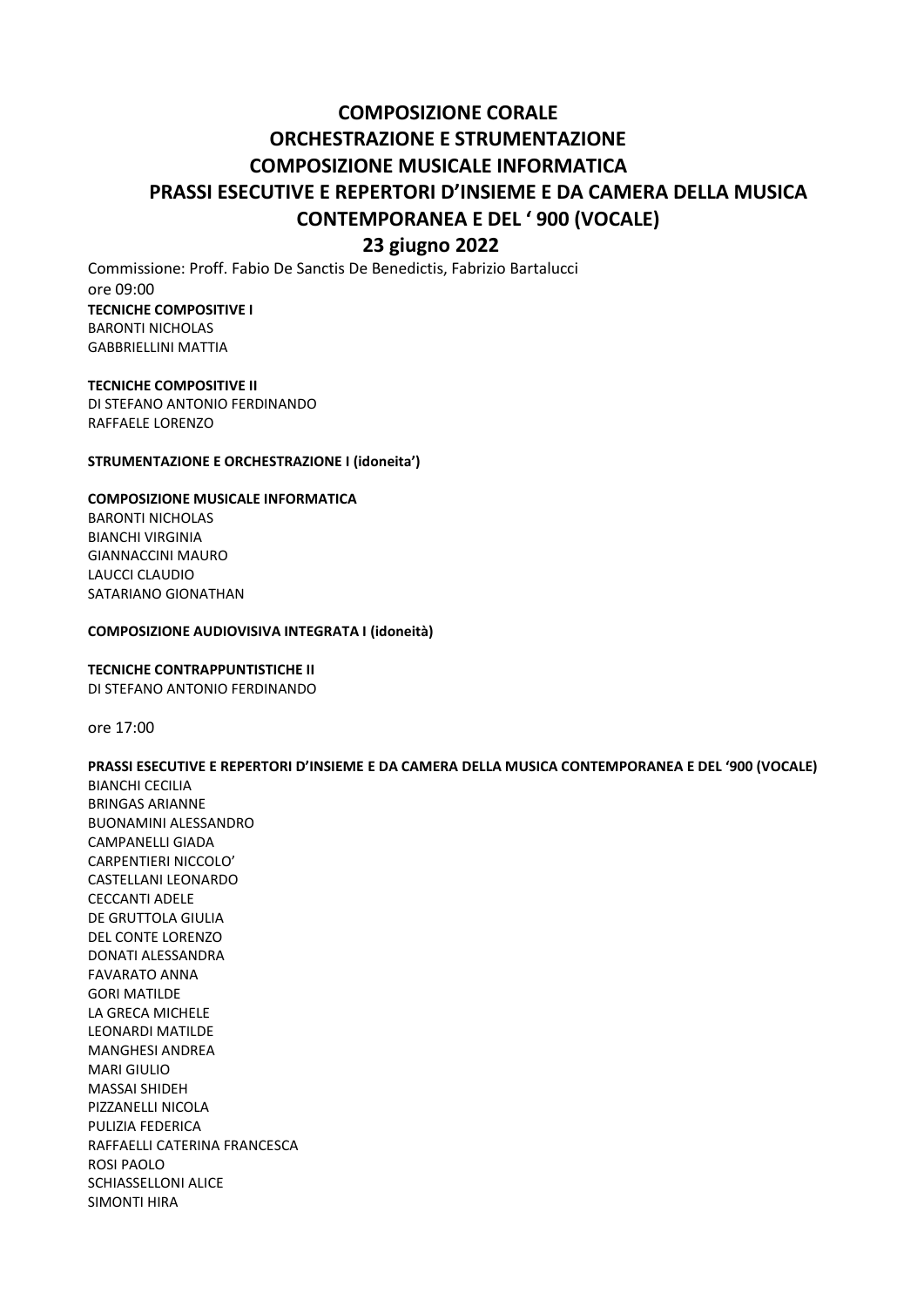### **PIANOFORTE PIANOFORTE A 4 MANI**

### **24 giugno 2022**

Commissione: Proff. Maurizio Baglini, Giovanni Nesi, Federica Bortoluzzi

ore 9.00

#### **PIANOFORTE A 4 MANI**

BORSOTTI NATALIE GIANNOTTI SAMUELE GIOVANNETTI IRENE SFERLAZZA ALESSANDRO

#### **PRASSI I**

BRAIDA FRANCESCO FAVARATO ANNA GIOVANNETTI BEATRICE LOLAICO PAOLA PERSICHINI NICO SOLER VILAPLANA RAFAEL

#### **PRASSI II**

CATARSI MARTINA SAVIOZZI FRANCESCO TENISCI FILIPPO

### **PRASSI III**

CAPPETTI DARIO GIANNOTTI SAMUELE

**PRASSI ORCHESTRALE I** DEL CONTE LORENZO

#### **PRASSI ORCHESTRALE II**

CATARSI MARTINA SAVIOZZI FRANCESCO TENISCI FILIPPO

**LETTERATURA DELLO STRUMENTO** GIOVANNETTI IRENE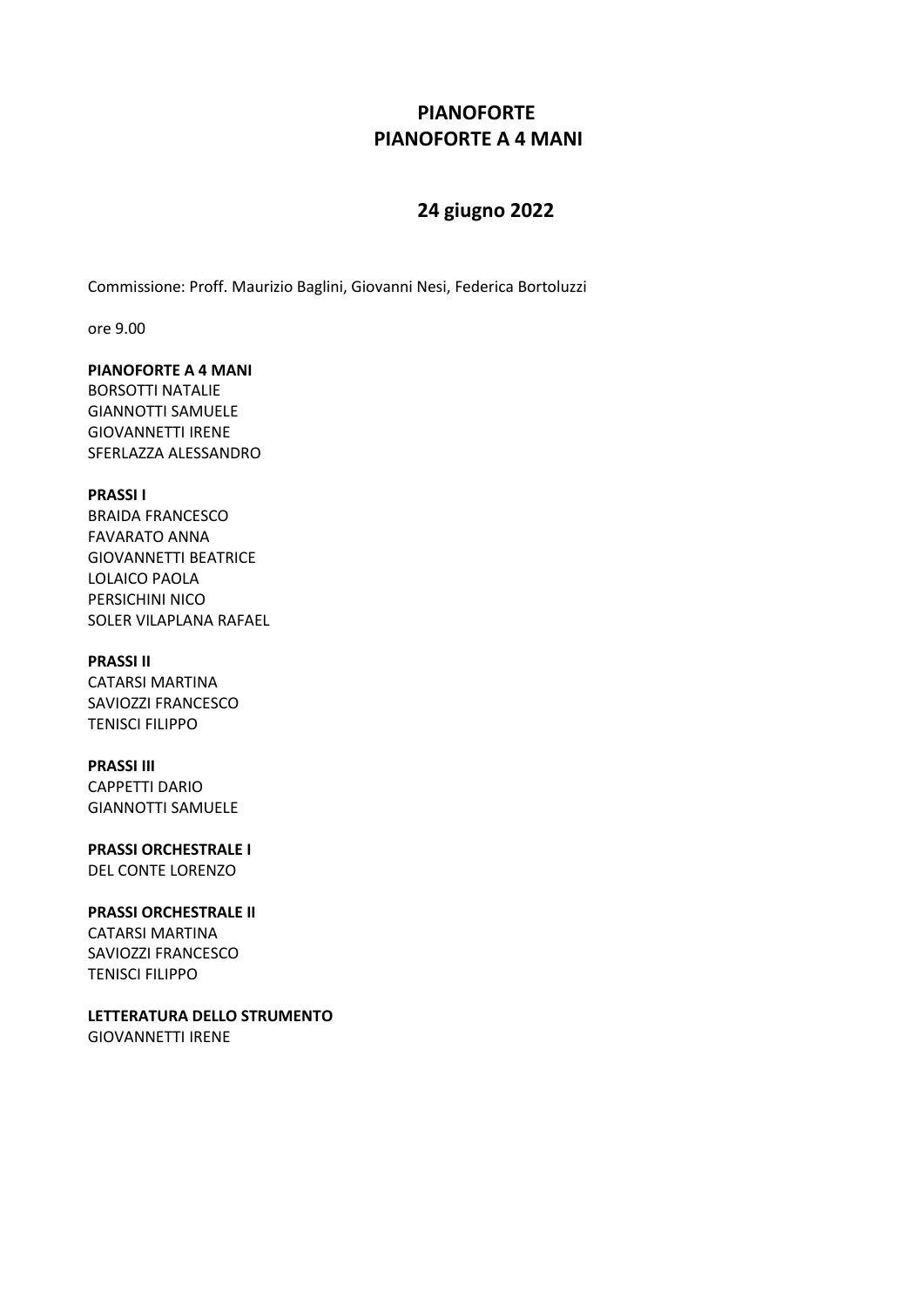### **TEORIA DELLA MUSICA E AUDIOPERCEZIONE**

# **27 giugno 2022**

Commissioni: Proff. Fabrizio Bartalucci, Gabriele Micheli

ore 09:00

BIASCI GIULIA CARLINI GIANAMARCO GIGLIOLI DANIELE MAESTRO ALBERTO MORETTI OMAR PARISI ANNA PRATESI GABRIELE RIZZELLI BENEDETTA TUSI LEONARDO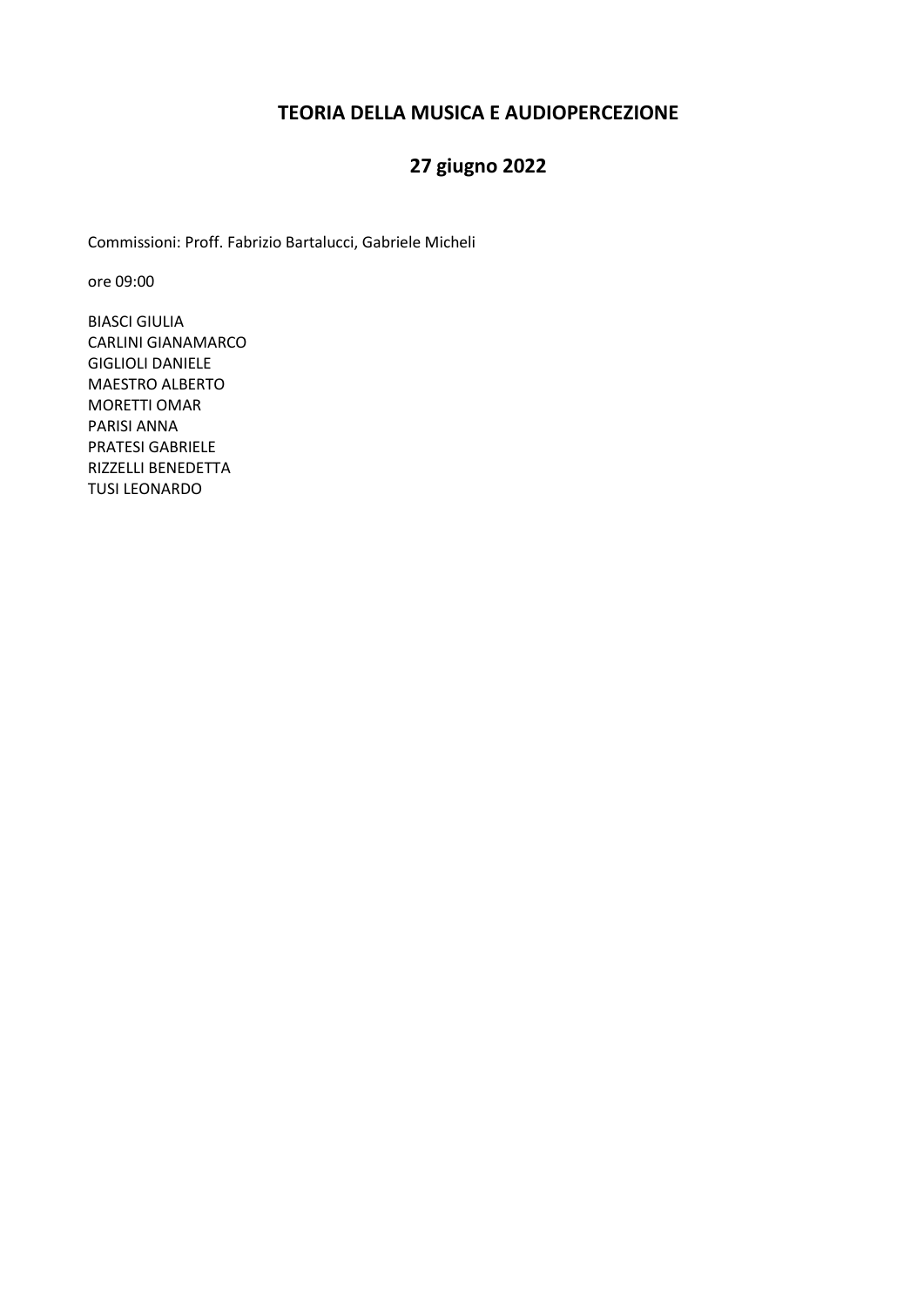### **FONDAMENTI DI SEMIOLOGIA DIREZIONE E CONCERTAZIONE DI CORO DIDATTICA DEL CANTO CORALE**

### **27 giugno 2022**

Commissioni: Proff. Renato Meucci, Carlo Segoloni

ore 11:30

#### **FONDAMENTI DI SEMIOLOGIA**

BALDI DILETTA CATURELLI VALENTINA COZZI SERENA DONATI ALESSANDRA

#### **DIREZIONE E CONCERTAZIONE DI CORO I**  GOLFARINI AURORA MATTEUCCI SABINA

**DIDATTICA DEL CANTO CORALE**  MATTEUCCI SABINA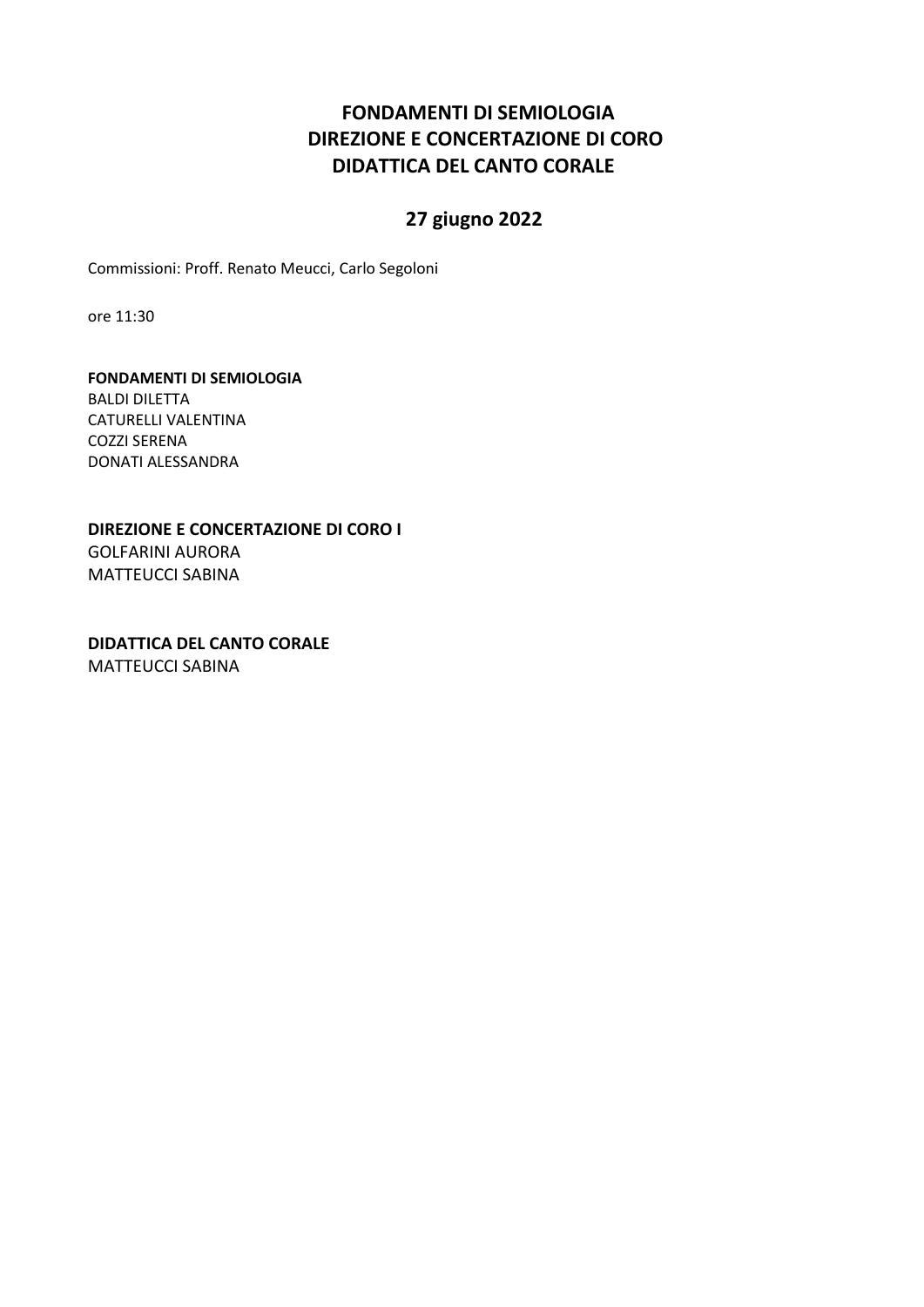### **CORNO – SASSOFONO – TROMBA - TROMBONE MUSICA D'INSIEME PER STRUMENTI A FIATO**

### **28 giugno 2022**

Commissione: Proff. Stefano Guidi, Marco Nesi, Valerio Barbieri, Stefano Tomasi, Pietro Petri (corso di formazione di base)

ore 10:00

**CORNO**

**PRASSI III** COFANO DANIELE

**LETTERATURA DELLO STRUMENTO** COFANO DANIELE

#### **TROMBA**

**IMPROVVISAZIONE ALLO STRUMENTO** GOLFARINI LAVINIA QUIRINO GABRIELE SATARIANO GIONATHAN

**MUSICA D'INSIEME PER FIATI** COFANO DANIELE MENICUCCI ANDREA QUIRINO GABRIELE

#### **TROMBONE**

**PRASSI I** SIGNORINI MANUEL

**CERTIFICAZIONI ED ESAMI DI PASSAGGIO CORSO DI BASE**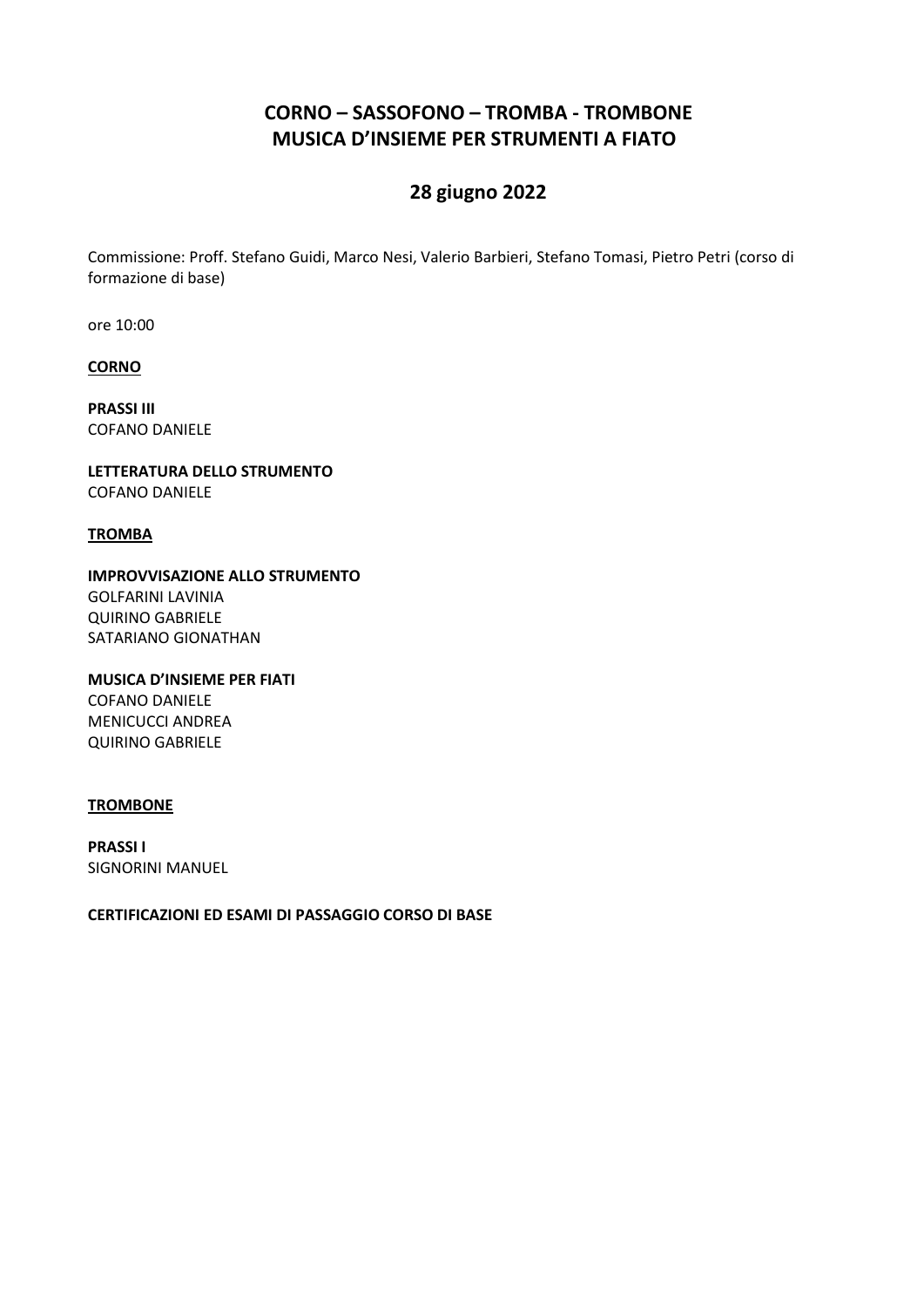### **FONDAMENTI DI TECNICA VOCALE**

### **29 giugno 2022**

Commissione: Proff. Leonardo Gramegna, Paola Pellegrini

ore 18:00

**I GRUPPO** COZZI SERENA DONATI ALESSANDRA FRANCHI VANIA PULIZIA FEDERICA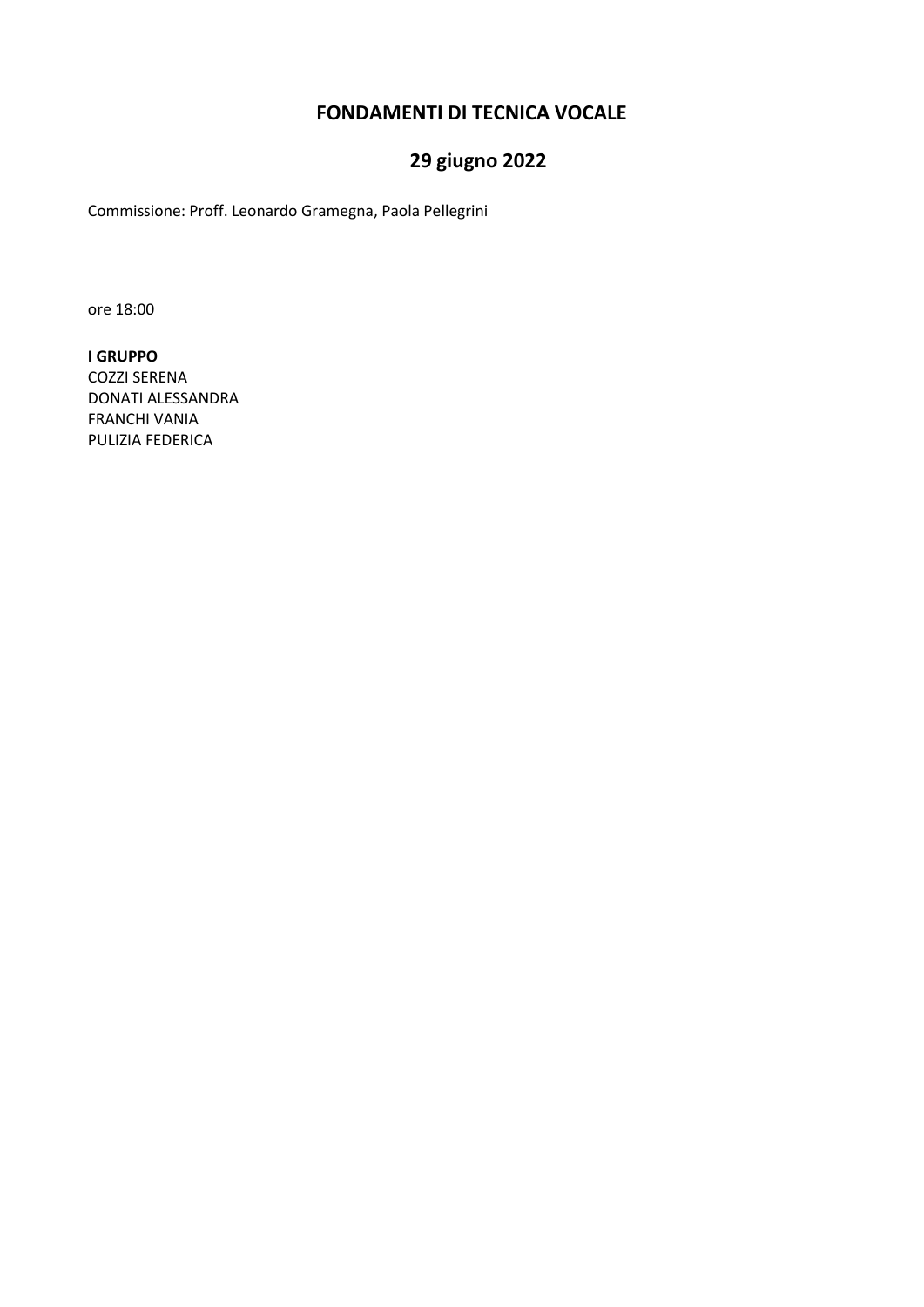### **FONDAMENTI DI TECNICA VOCALE TEORIA E TECNICA DELL'INTERPRETAZIONE SCENICA CANTO**

### **30 giugno 2022**

Commissione: Proff. Leonardo Gramegna, Paola Pellegrini

ore 09:30

**FONDAMENTI DI TECNICA VOCALE II GRUPPO** ALFAROLI TOMMASO MATTEUCCI SABINA PUCCI ELISA RAFFAELLI CATERINA FRANCESCA

Commissione: Proff. Enrico De Feo, Leonardo Gramegna, Stefano Galli

ore 10:30

**TEORIA E TECNICA DELL'INTERPRETAZIONE SCENICA I** CASTELLANI LEONARDO D'ERRICO LUCIA

**TEORIA E TECNICA DELL'INTERPRETAZIONE SCENICA II** NICCOLINI VERONICA

Commissione: Proff. Leonardo Gramegna, Gabriele Micheli, Stefano Galli

ore 14:30

#### **CANTO**

**PRASSI I** TEANI GIULIETTA

**PRASSI II** NICCOLINI VERONICA PUCCI GIOIA

**PRASSI III** PEDDITZI FEDERICA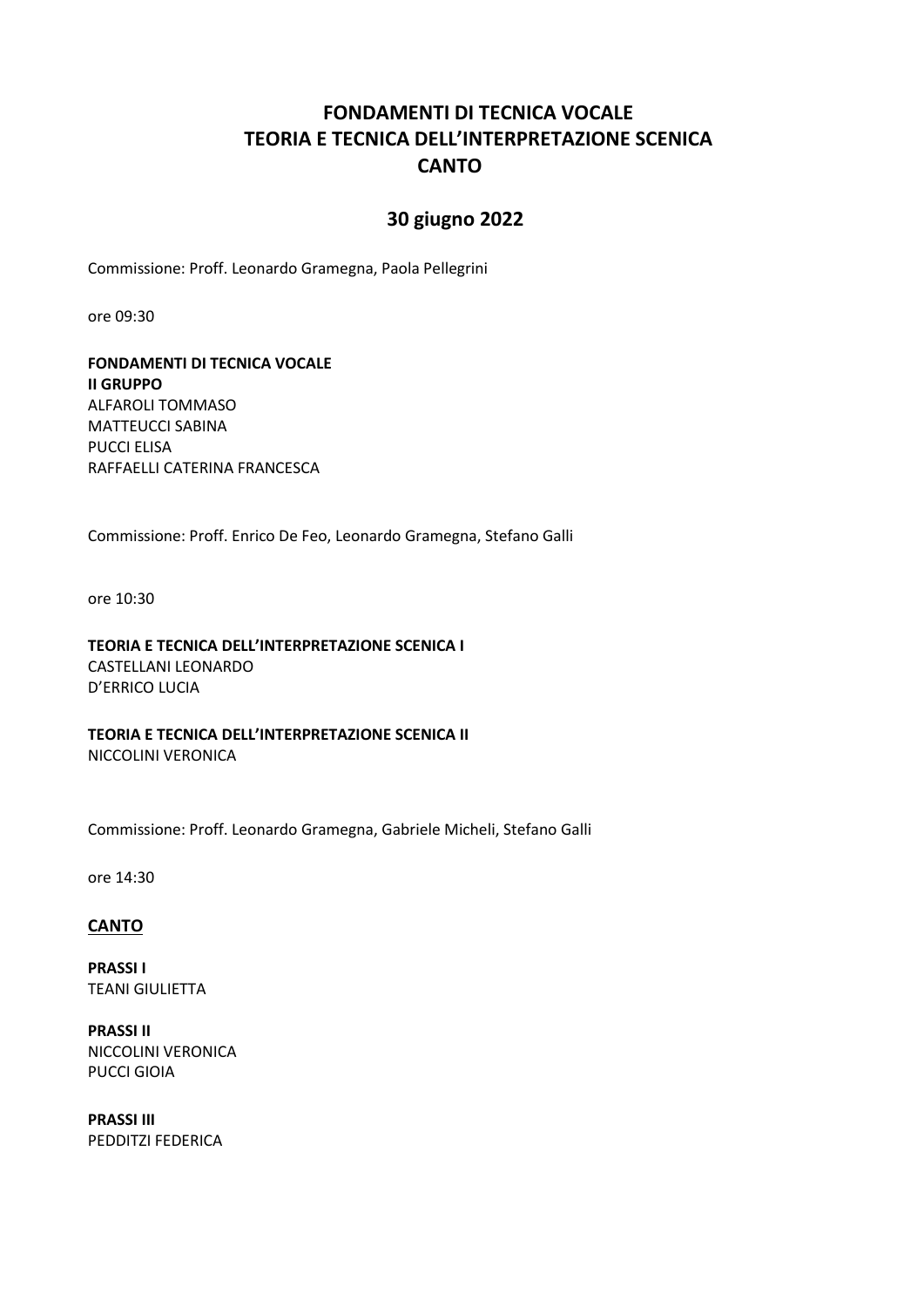### **CHITARRA IMPROVVISAZIONE ALLO STRUMENTO TECNICHE DELL' IMPROVVISAZIONE**

### **30 giugno 2022**

Commissione: Proff. Nuccio D'Angelo, Giorgio Mirto

ore 14.30

**PRASSI I** MEDUSEI LUCA

**PRASSI II** OSENGA LORENZO SALVINI MICHELANGELO

**IMPROVVISAZIONE ALLO STRUMENTO** DIMITRIO MIRCO OSENGA LORENZO

**TECNICHE DELL'IMPROVVISAZIONE** BECHINI GABRIEL VAGNETTI LORENZO

Commissione: Proff. Nuccio D'Angelo, Giorgio Mirto, Edoardo Pieri

ore 16.00

**CANDIDATO PRIVATISTA** TURTURRO ALESSANDRO (II LIVELLO)

**ESAMI DI PASSAGGIO E CERTIFICAZIONI CORSO DI BASE**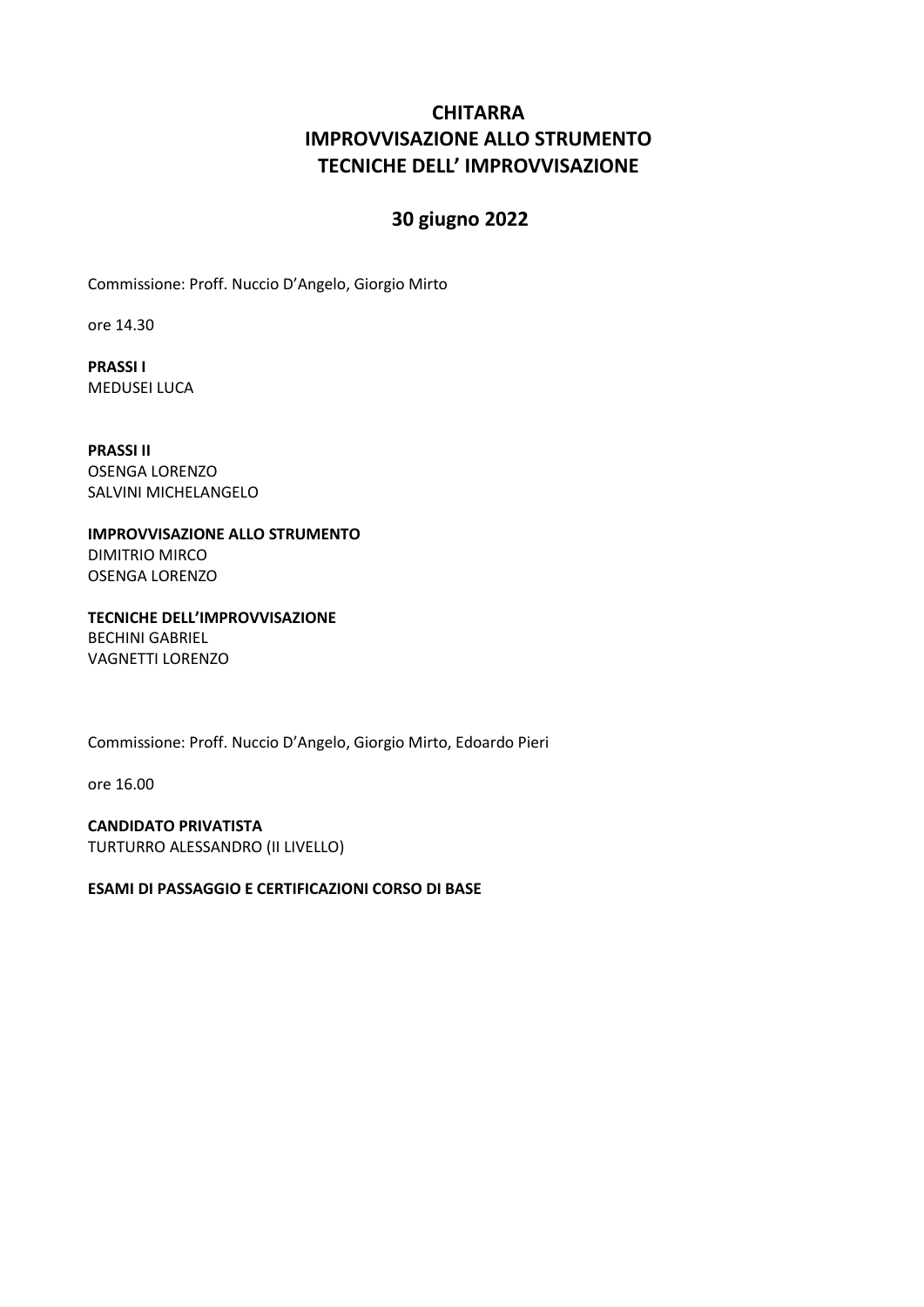### **PRATICA DELLA LETTURA VOCALE E PIANISTICA PER D.M.**

### **30 giugno 2022**

Commissione: Proff. Giulio Marazia, Paola Pellegrini

ore 14:00

ALFAROLI TOMMASO BALDI DILETTA CATURELLI VALENTINA COZZI SERENA DONATI ALESSANDRA FRANCHI VANIA GIOVANNINI LEONARDO MATTEUCCI SABINA MAURELLI SARA PUCCI ELISA PULIZIA FEDERICA VENTURI MARCO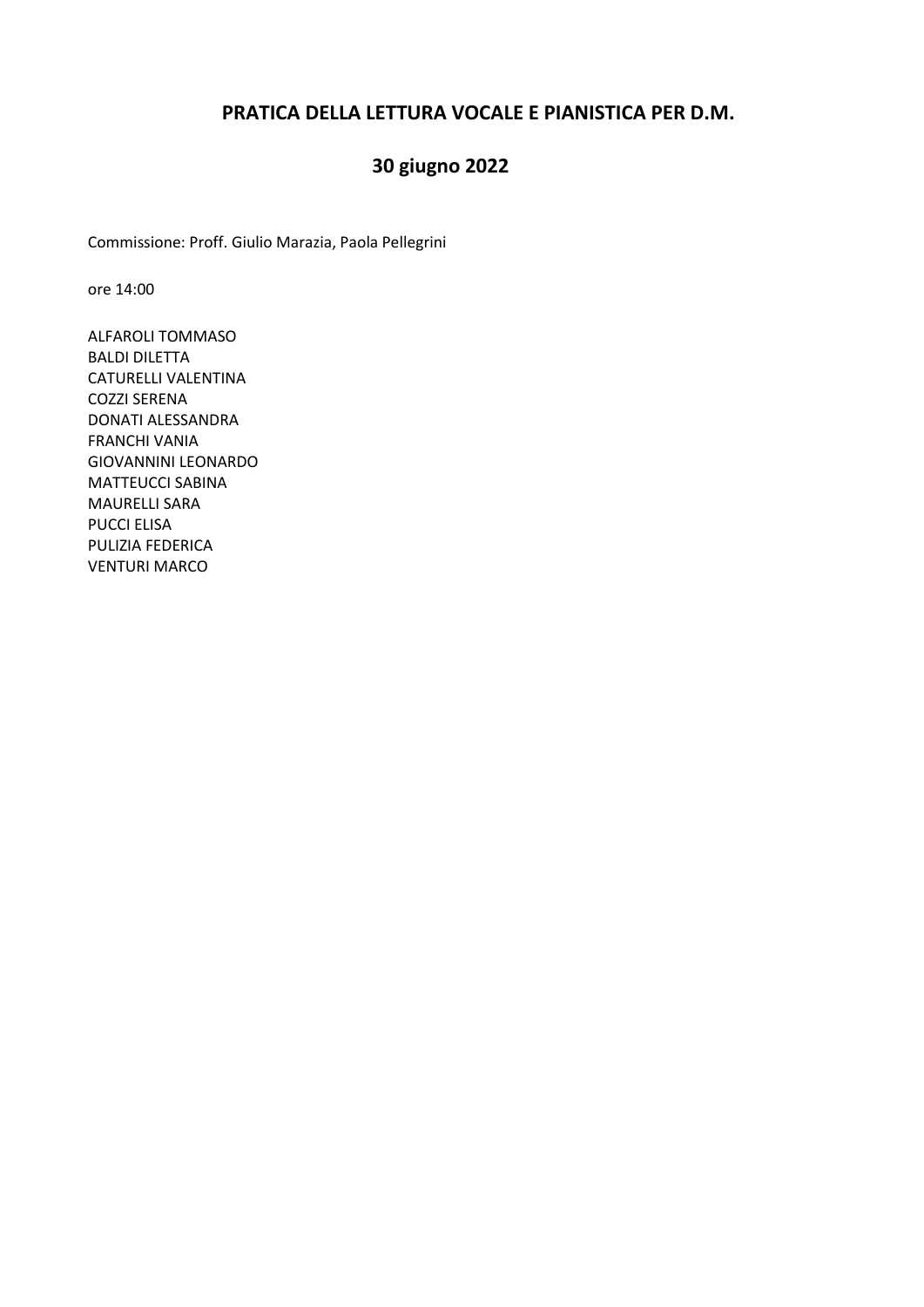### **PIANOFORTE ESAMI DI PASSAGGIO CERTIFICAZIONI**

# **30 giugno 2022**

Commissione: Proff. Giovanni Nesi, Federica Bortoluzzi, Susanna Pagano

ore 11:00

**CERTIFICAZIONI ED ESAMI DI PASSAGGIO CORSO DI BASE (CLASSI PROFF. BORTOLUZZI E PAGANO)**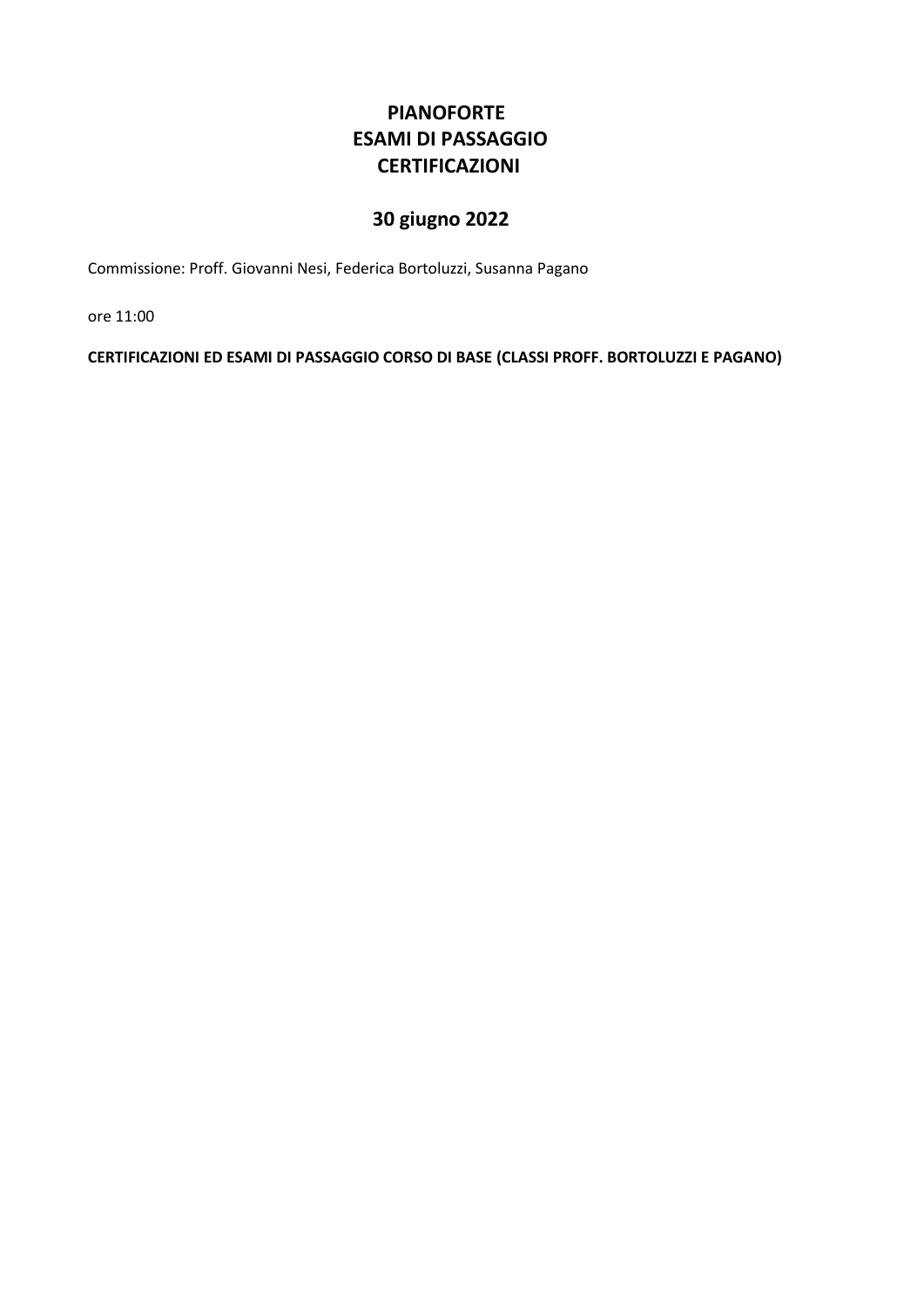### **VIOLINO MUSICA D'INSIEME PER STRUMENTI AD ARCO MUSICA DA CAMERA**

### **1 luglio 2022**

Commissione: Proff. , Annamaria Fornasier , Luisa Di Menna, Guglielmo De Stasio

ore 9.00

**PRASSI I**  BARSELLOTTI ELIA DA DIO ILARIA

**PRASSI II** DARDANIS GIULIO SIMONTI HIRA

**PRASSI III** DEVINE HANNAH RUTH GUARGUAGLINI ASIA

**MUSICA D'INSIEME PER ARCHI II** GOLFARINI LAVINIA

**CERTIFICAZIONI ED ESAMI DI PASSAGGIO CORSO DI BASE**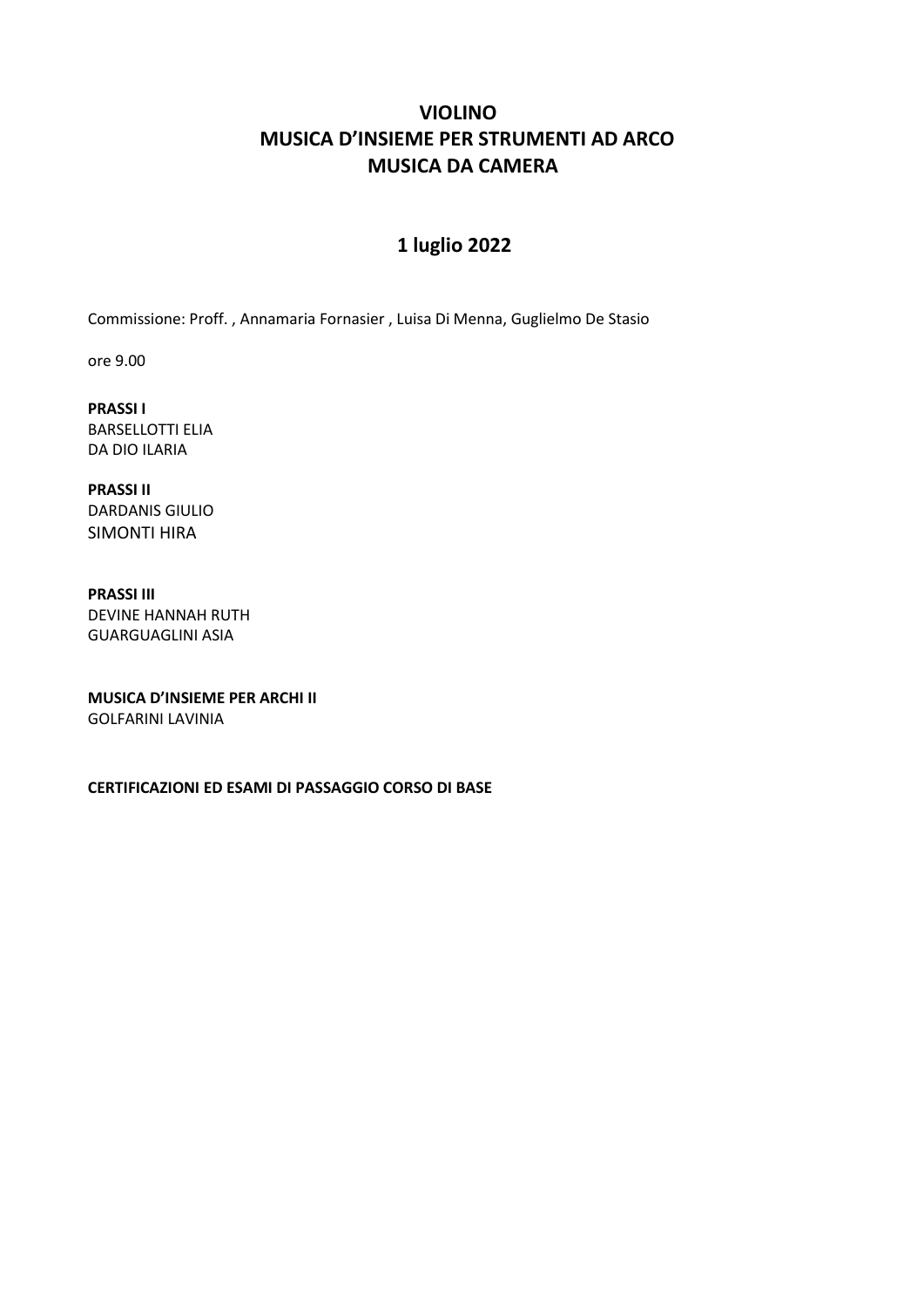### **TECNICHE COMPOSITIVE JAZZ**

### **1 luglio 2022**

ore 8.00

**Biennio - Tecniche compositive jazz II/Tecniche di scrittura e arrangiamento II** – durata della prova: 12 ore BIANCALANA GIACOMO PALAZZOLO LINDA ZAPPOLINI ELENA

**Triennio - Tecniche compositive jazz III/Tecniche di scrittura e arrangiamento II** – durata della prova: 12 ore CARPENTIERI NICCOLO' GIANNACCINI MAURO GIUNTINI ENRICO MONZANI FEDERICO PANICUCCI TOMMASO PAOLETTI DANIELE TONINI LUCA

### **2 luglio 2022**

ore 10:00

**Triennio - Tecniche compositive jazz I** – durata della prova: 3 ore BOSCAGLI SAMUELE FIASCHI LORENZO MARMUGI MARIO PESI SIMONE RICCIARDI ALICE SANTONICOLA ALFREDO TRIVELLI GIANLUCA VASCONI ALESSANDRO

**Triennio - Tecniche compositive jazz II/Tecniche di scrittura e arrangiamento I** – durata della prova: 6 ore BELMONTE ANDREA DEGL'INNOCENTI EMILIANO GIALLINI LORENZO TORRIONI ELOISA VIANI FRANCESCO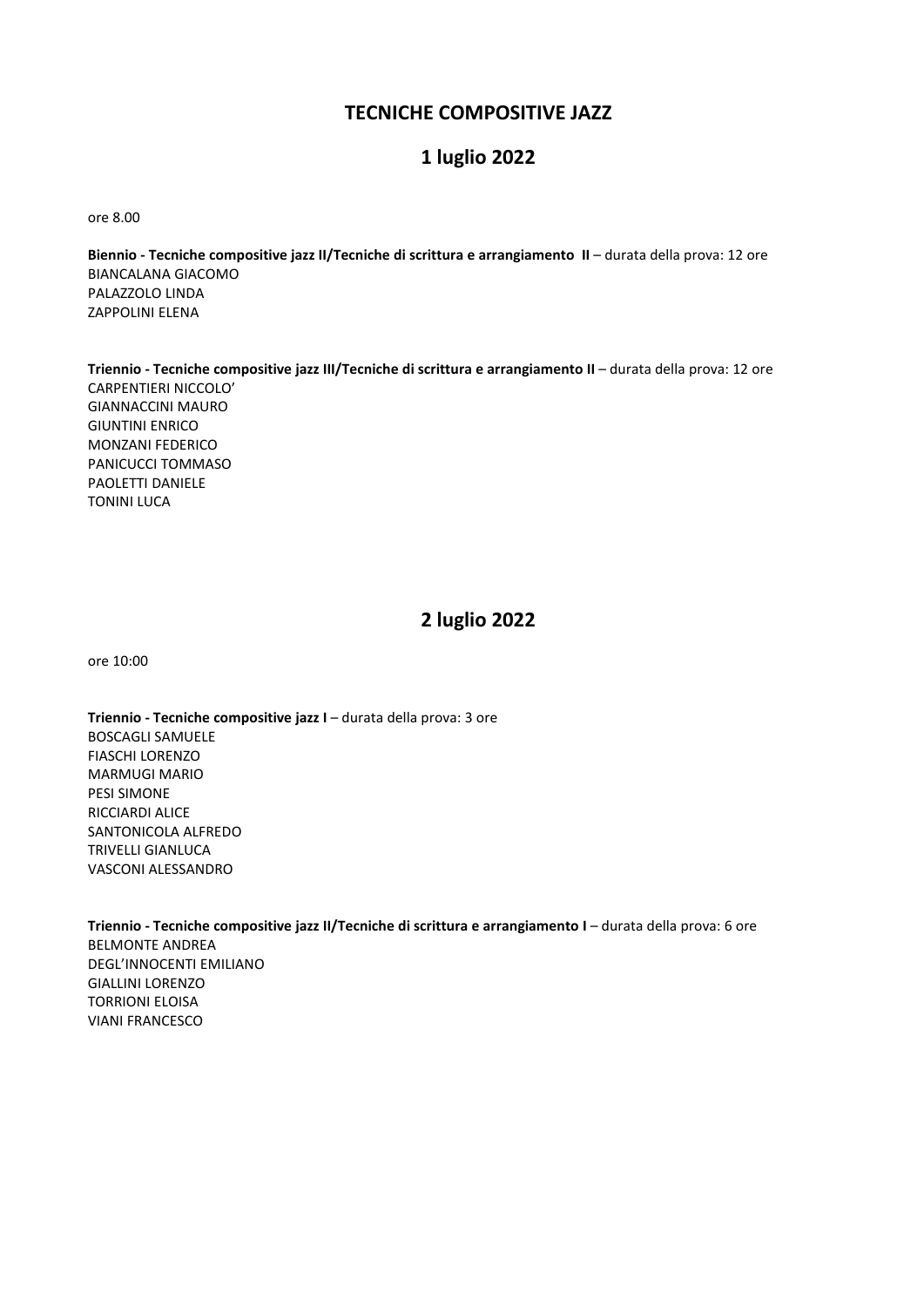### **CANTO JAZZ TECNICHE DI IMPROVVISAZIONE MUSICALE**

### **1 luglio 2022**

#### **N.B GLI STUDENTI IMPEGNATI NELLA CHIUSA SOSTERRANNO L'ESAME L'11 LUGLIO CON GLI ESAMI DI STORIA DEL JAZZ E DELLA POPULAR MUSIC**

Commissione: Proff. Mauro Grossi, Federica Gennai

ore 10.00

**PRASSI CANTO JAZZ II** REMAGGI SILVIA SORDONI CECILIA

**PRASSI CANTO JAZZ III** CORICA CHIARA ROSARIA FIORENTINI FEDERICA

#### **TECNICHE DI IMPROVVISAZIONE MUSICALE II**

BARTALOZZI ANTONIO BAVONI LORENZO BIANCALANA GIACOMO GUERRAZZI DANIELE REMAGGI SILVIA ZAPPOLINI ELENA

#### **TECNICHE DI IMPROVVISAZIONE MUSICALE III**

CARPENTIERI NICCOLO' GIANNACCINI MAURO GIUNTINI ENRICO TONINI LUCA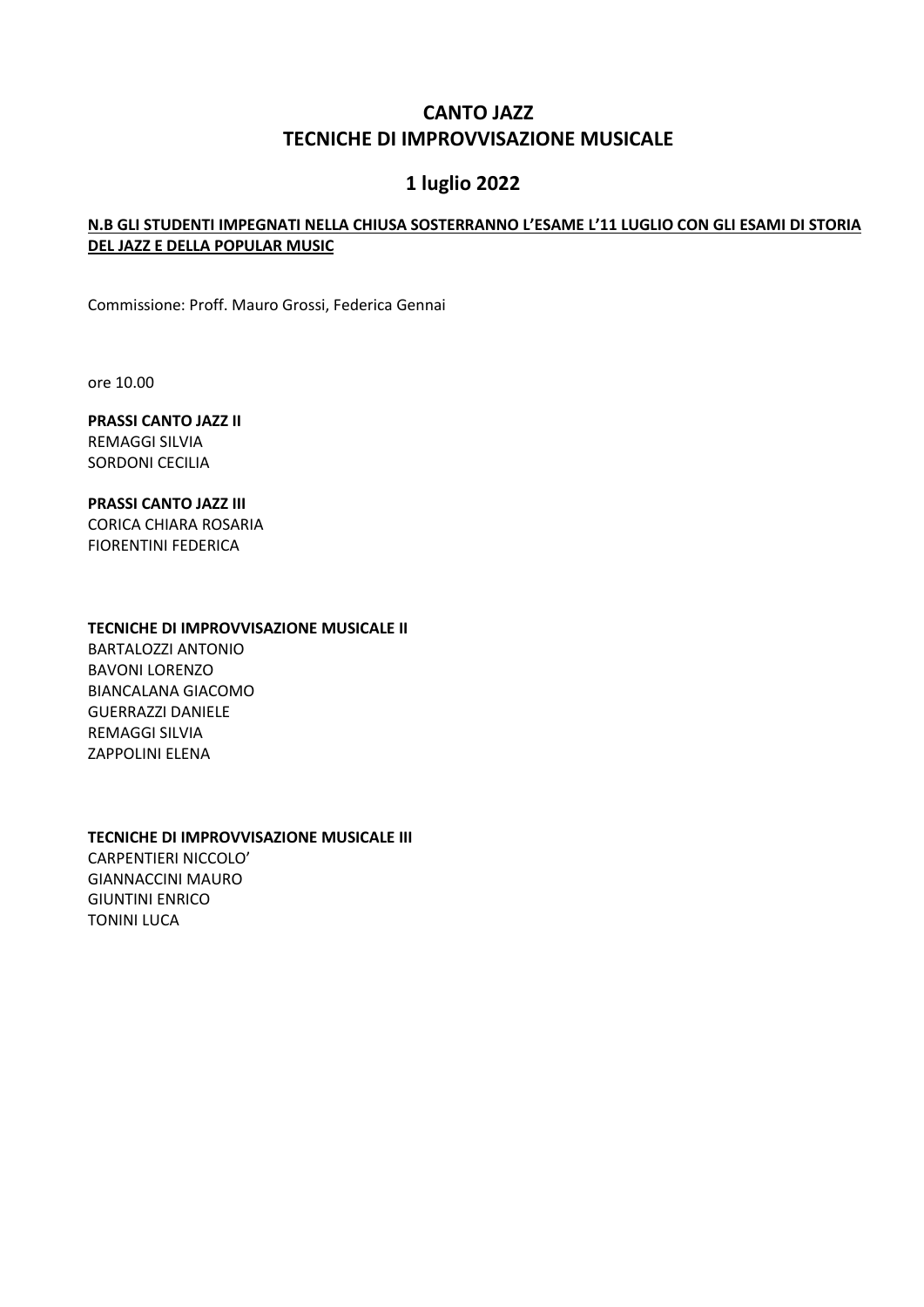### **PIANOFORTE ESAMI DI PASSAGGIO 1 luglio 2022**

Commissione: Proff. Alessandra Dezzi, Susanna Pagano

ore 17:00

**ESAMI DI PASSAGGIO CORSO DI BASE CLASSE PROF.SSA DEZZI**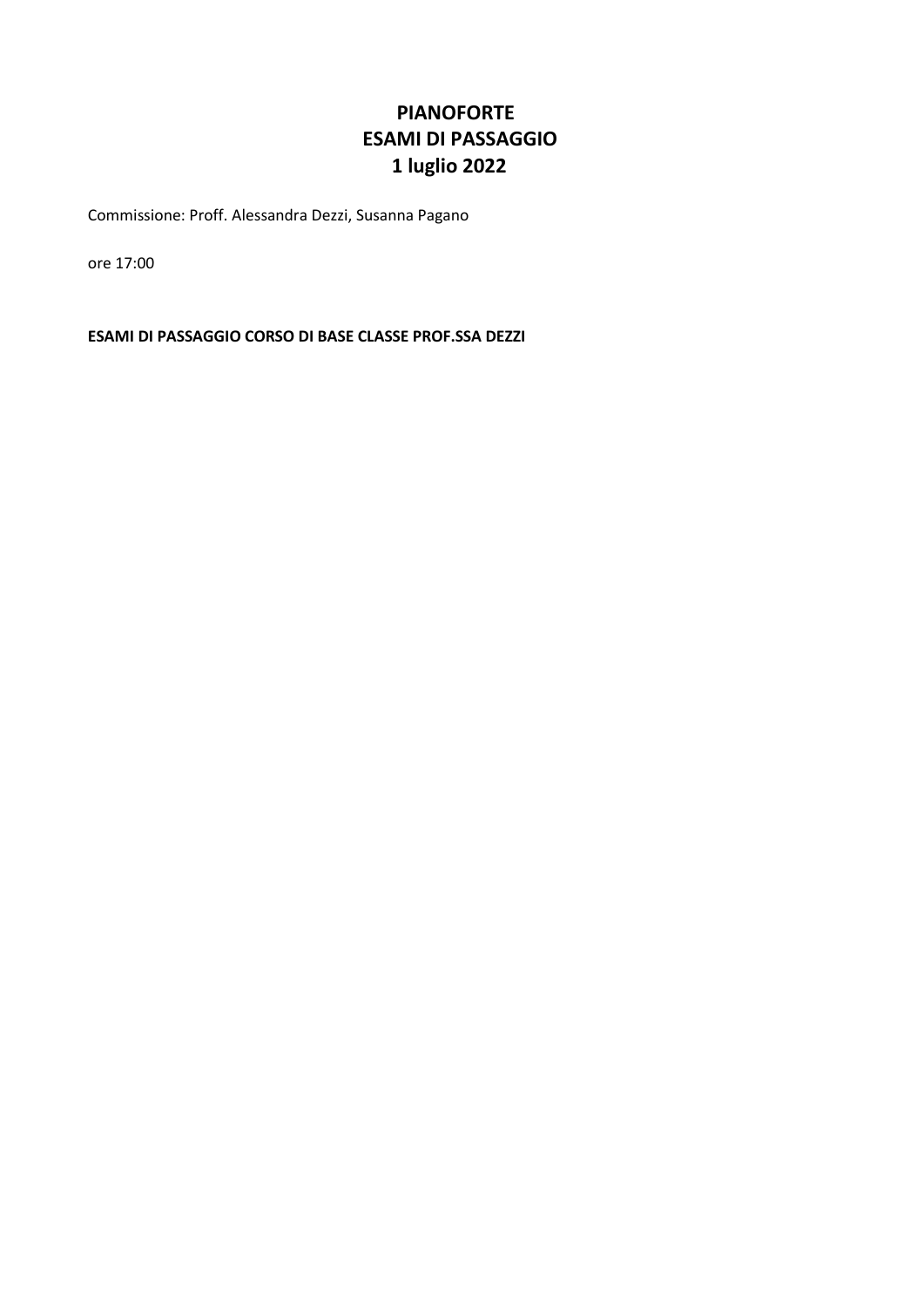### **VIOLA VIOLONCELLO CONTRABBASSO**

### **4 luglio 2022**

Commissione: Proff. Agostino Mattioni, Luca Provenzani, Marco Martelli

ore 08:30

**VIOLONCELLO**

**PRASSI I** CASINI GIULIA

**PRASSI III** GOLFARINI LAVINIA

**LETTERATURA DELLO STRUMENTO** GOLFARINI LAVINIA

**PROPEDEUTICO** MAESTRO ALBERTO MORETTI OMAR

**CERTIFICAZIONI ED ESAMI DI PASSAGGIO CORSO DI BASE**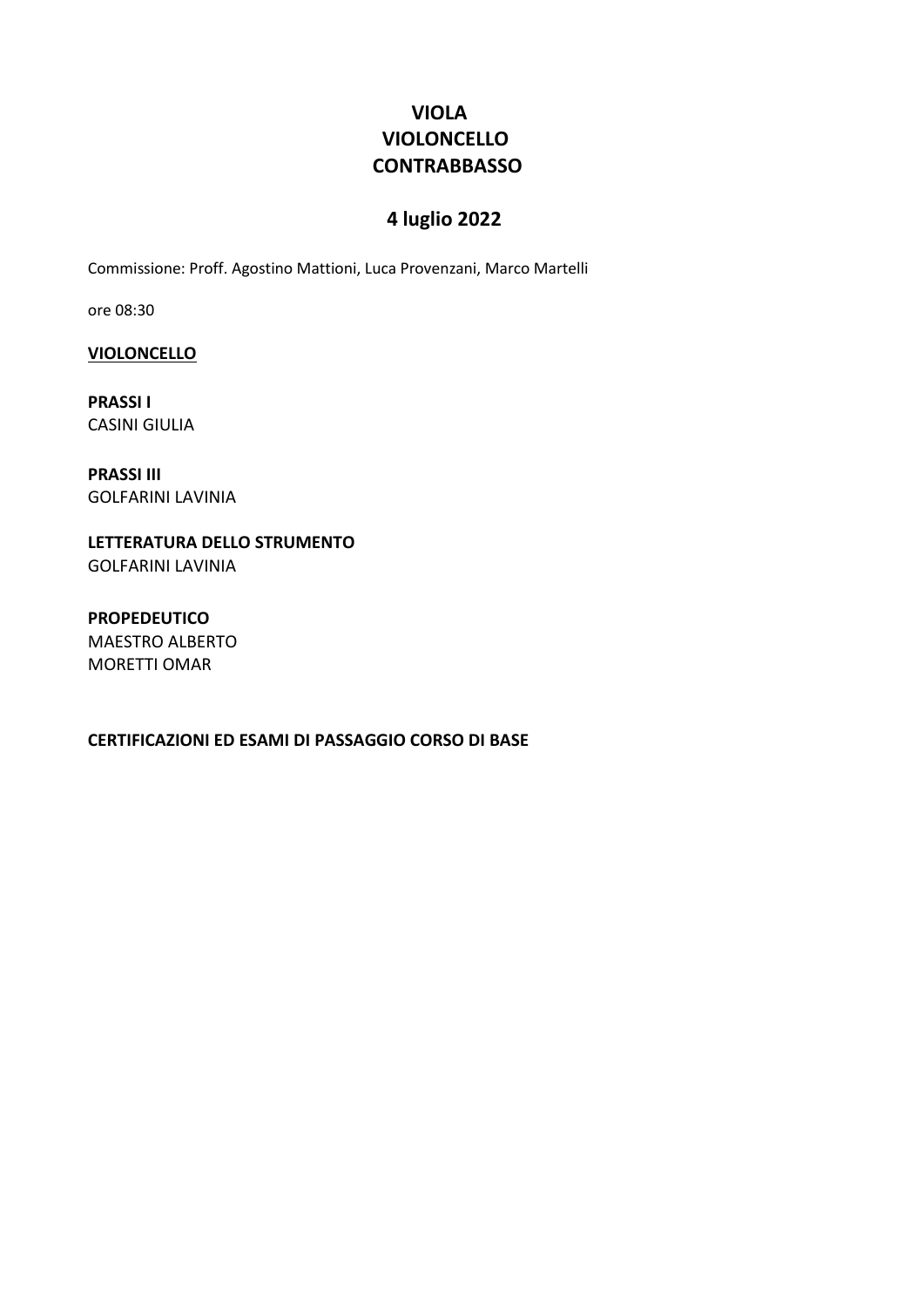### **FLAUTO**

### **4 luglio 2022**

Commissione: Proff. Davide Chiesa, Mattia Petrilli, Cei Dario

ore 09:00

## **PRASSI ESECUTIVE E REPERTORI I**

MASSAI SHIDEH

### **PRASSI ESECUTIVE E REPERTORI II** BARSACCHI PAOLA CECCARELLI RADAMES

**PRASSI ESECUTIVE E REPERTORI III**

BRUGNONI CHIARA

FALLANI IACOPO

#### **PRASSI ESECUTIVE E REPERTORI ORCHESTRALI II**

BARSACCHI PAOLA MASSAI SHIDEH

#### **PROPEDEUTICO**

TARANTINO NINA

### **CANDIDATO PRIVATISTA II LIVELLO**

RICCARDO VALENTINO

#### **CERTIFICAZIONI ED ESAMI DI PASSAGGIO CORSO DI BASE**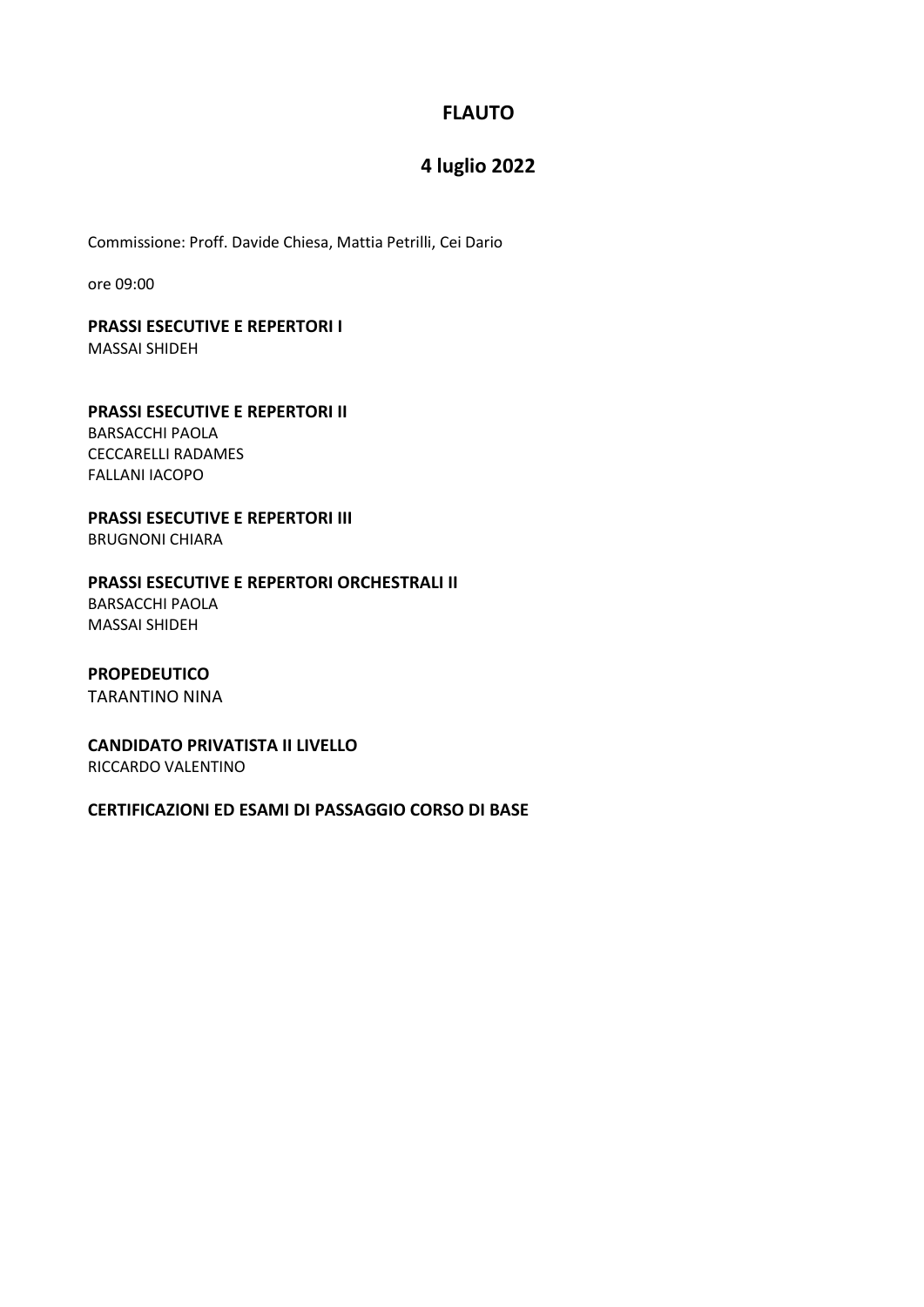### **CLARINETTO**

### **4 luglio 2022**

Commissione: Proff. Carlo Failli, Federico Ranzato, Elia Bianucci

#### **GLI ESAMI POTREBBERO PROSEGUIRE IL 5 LUGLIO**

ore 08:30

**LETTERATURA DELLO STRUMENTO** GRAGNOLI TOMMASO

#### **CERTIFICAZIONI ED ESAMI DI PASSAGGIO CORSO DI BASE**

#### **PRASSI ESECUTIVE E REPERTORI I** BECHINI GABRIEL BIANCHI CECILIA RASPINI DUCCIO

#### **PRASSI ESECUTIVE E REPERTORI II**

BODNARCIUC IOAN CECCANTI ADELE GIUNTOLI LEONARDO GRAGNOLI TOMMASO NUTI FILIPPO PRIMITIVI PAOLA

### **PRASSI ESECUTIVE E REPERTORI III**

PERNA EMMANUELE SATARIANO GIONATHAN

#### **PRASSI ORCHESTRALE I**

RASPINI DUCCIO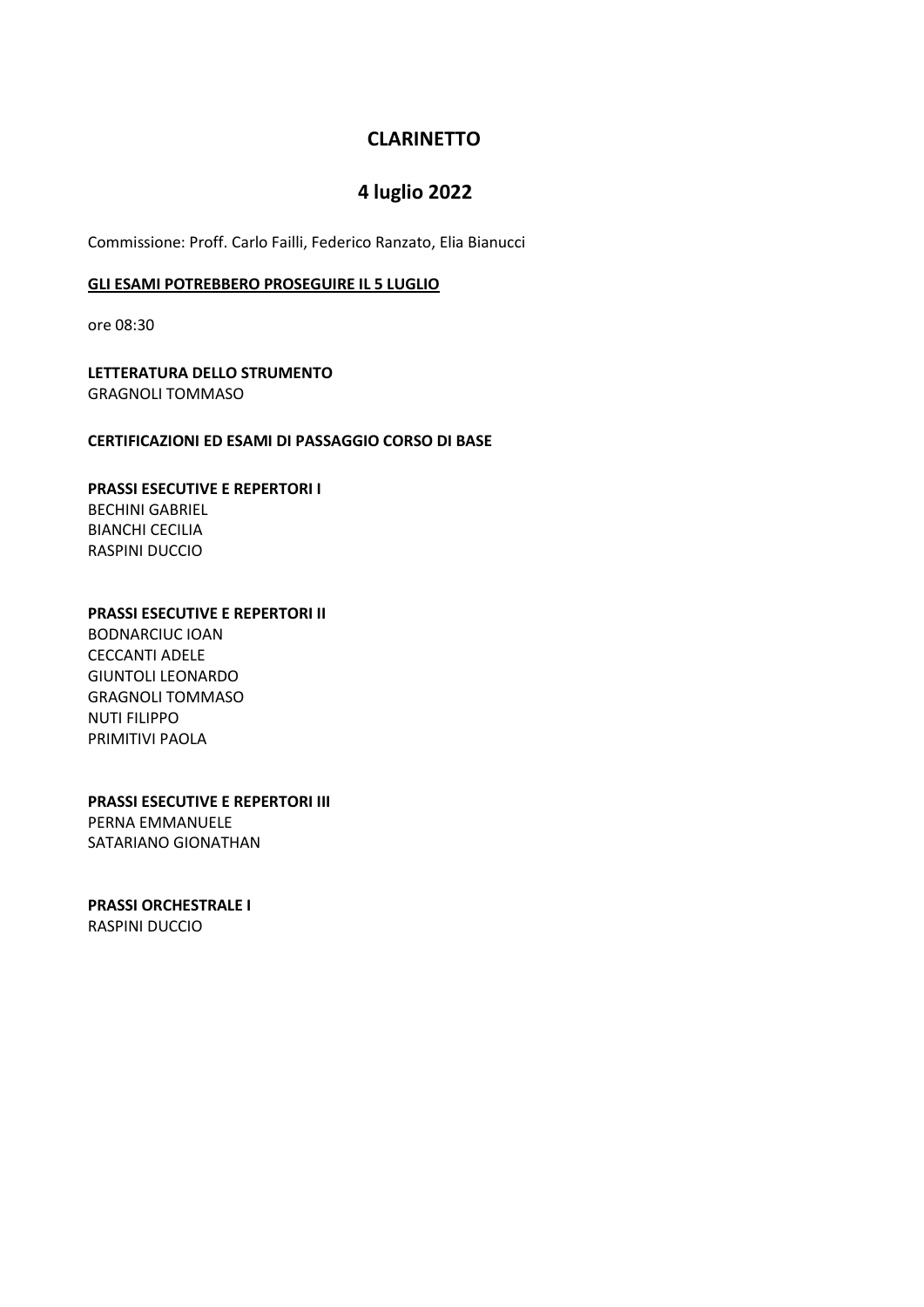### **PRATICA E LETTURA PIANISTICA PRATICA DELLA LETTURA VOCALE E PIANISTICA D. M.**

### **6 luglio 2022**

Commissione: Proff.: Salvatore Barbatano, Giulio Marazia, Alessio Cioni (per certificazioni corso di formazione di base)

ore 14:00

#### **PROPEDEUTICO**

BONASSO GIULIA FERRUCCI ILARIA MAESTRO ALBERTO TARANTINO NINA VIRGILI AURORA

#### **ACCADEMICI**

ANDREOLI SILVIA BODNARCIUC IOAN DEVINE HANNAH RUTH GRAGNOLI TOMMASO NUTI FILIPPO PASTORINO CHIARA PUCCI GIOIA QUIRINO GABRIELE RINALDI GIANMARCO

#### **CERTIFICAZIONI ED ESAMI DI PASSAGGIO CORSO DI BASE**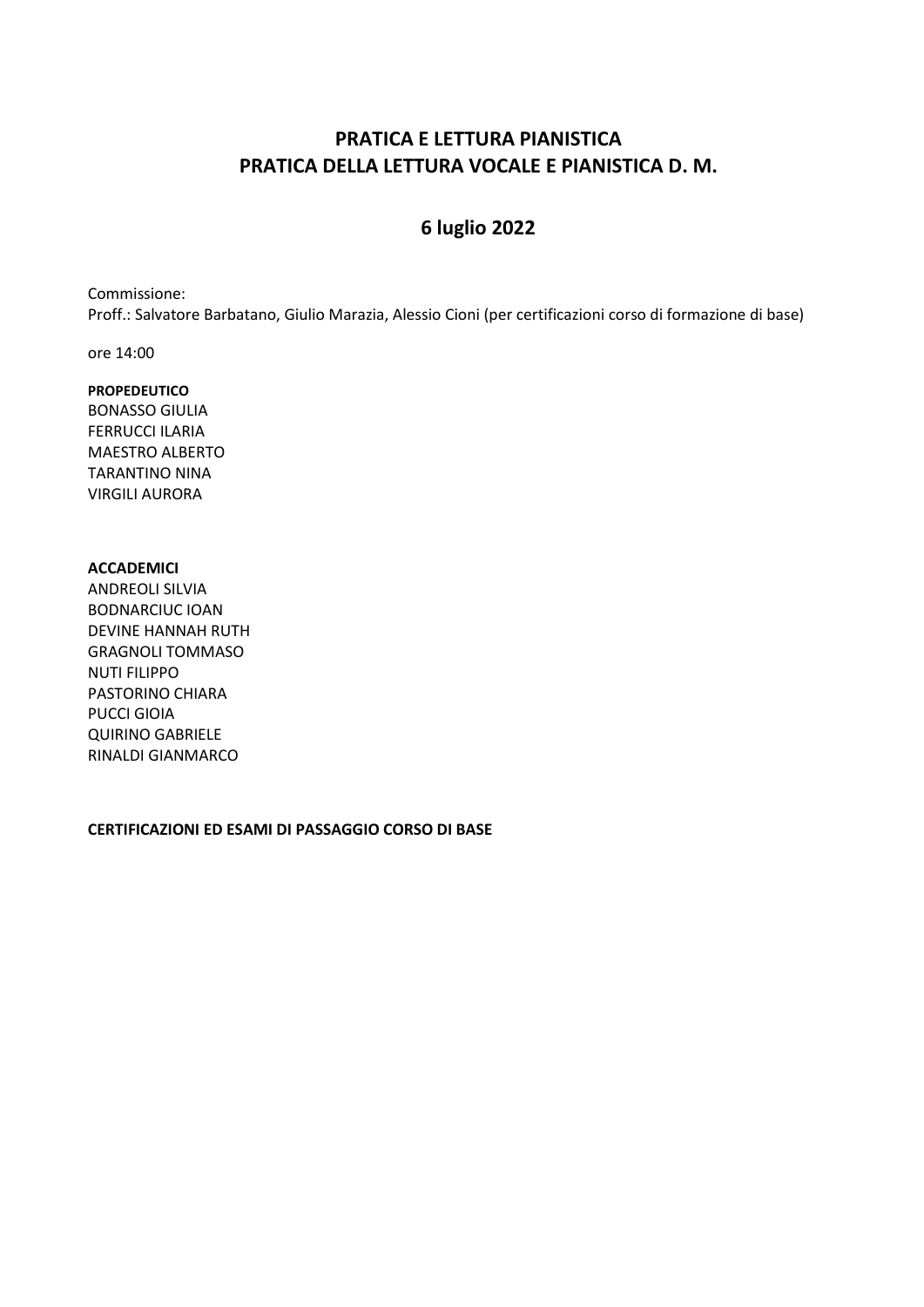### **PRATICA DELLA LETTURA VOCALE E PIANISTICA D. M.**

# **7 luglio 2022**

Commissione: Proff.: Giulio Marazia, Paola Pellegrini

ore 09:30

GUARGUAGLINI ASIA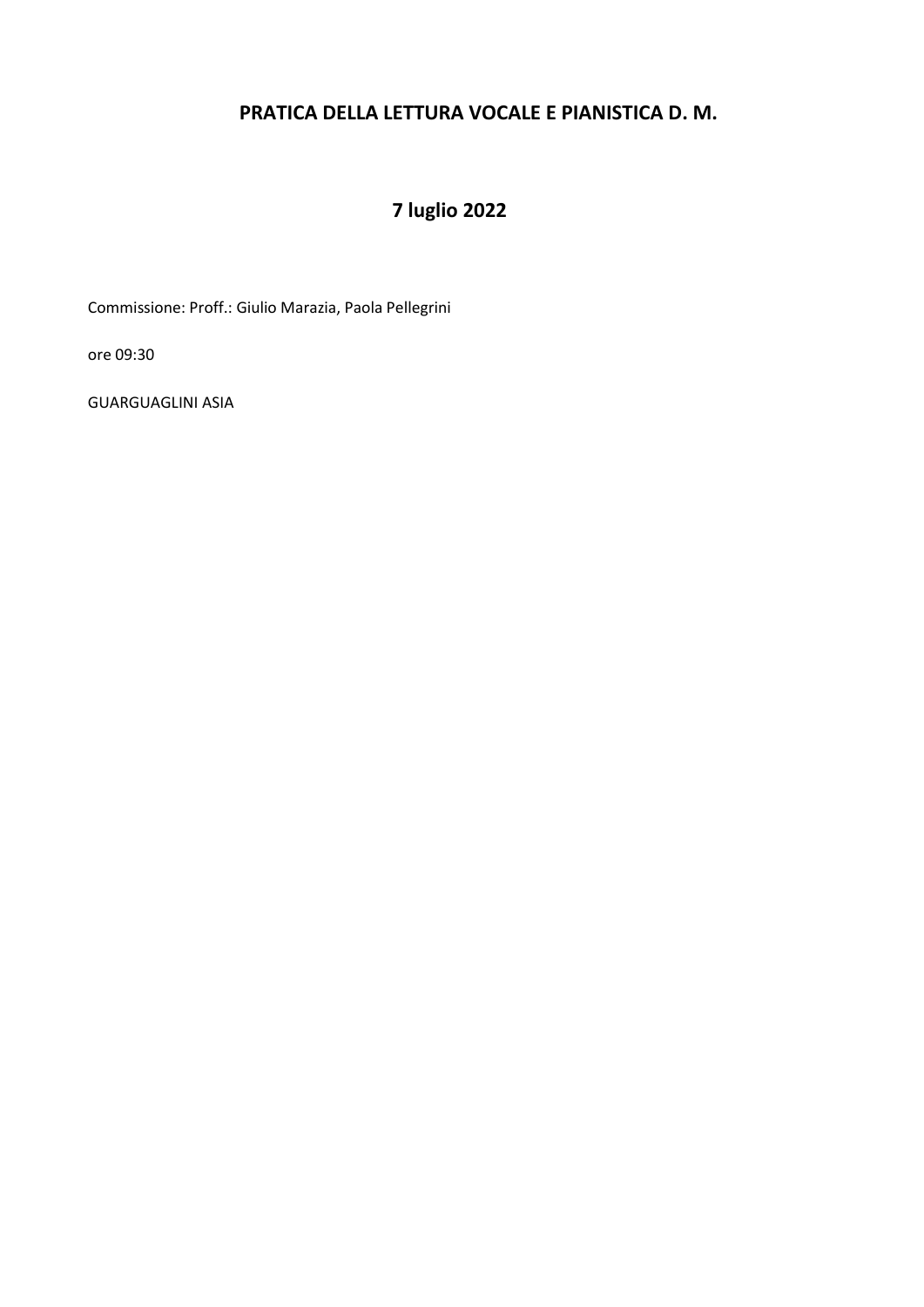### **CHITARRA JAZZ BATTERIA E PERCUSSIONI JAZZ SAXOFONO JAZZ**

### **7 luglio 2022**

Commissione: Proff. Roberto Nannetti, Francesco Petreni, Piero Bittolo Bon

ore 09:00

#### **BATTERIA E PERCUSSIONI JAZZ**

**PRASSI I** BIANCHI VIRGINIA BOSCAGLI SAMUELE LANINI ANDREA MARMUGI MARIO SOLDAINI MARCO

### **PRASSI III**

PAOLETTI DANIELE

#### **CHITARRA JAZZ**

**PRASSI II** CIPOLLA ANDREA

#### **SAXOFONO JAZZ**

**PRASSI II** VINTO GASPARE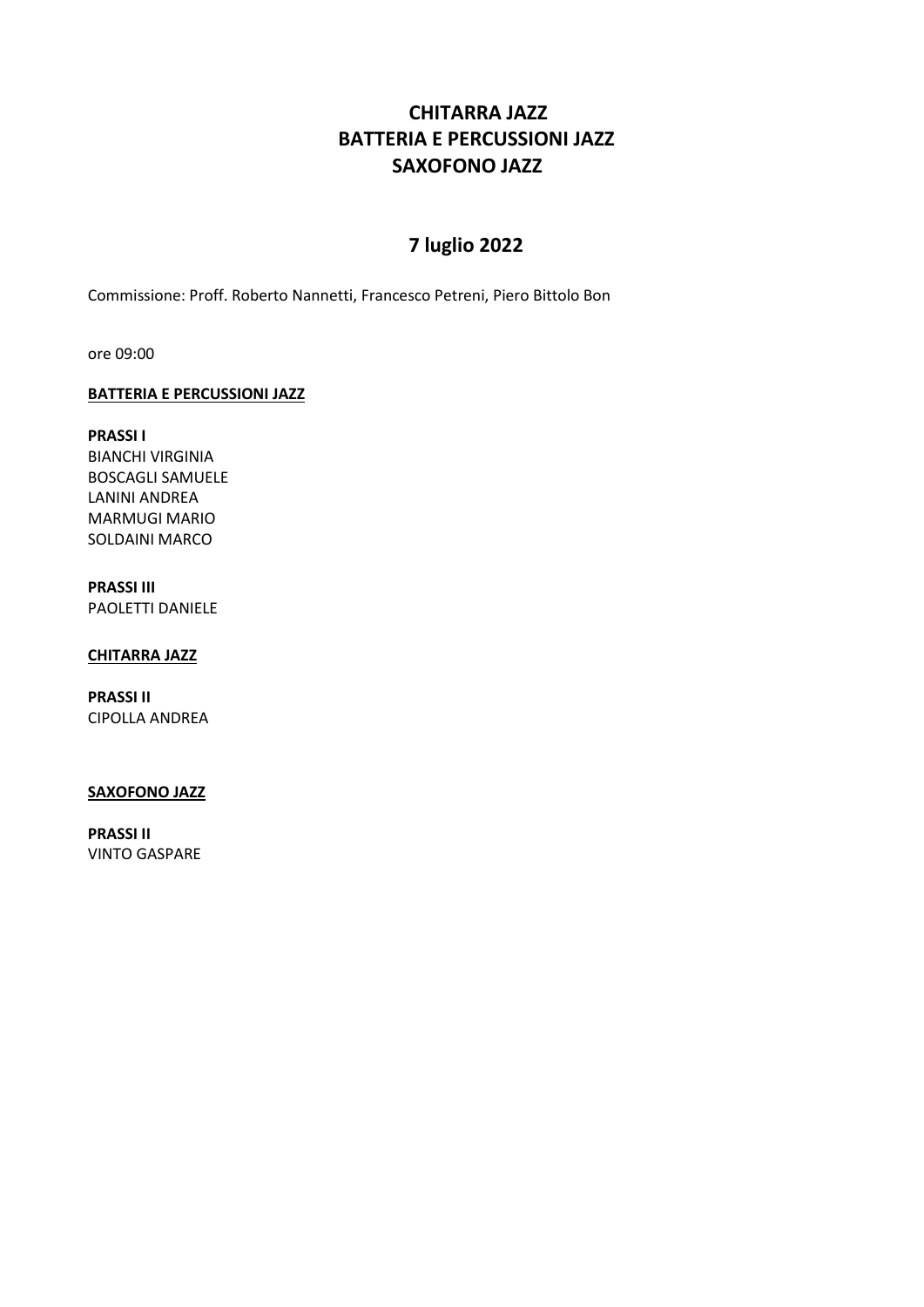### **STRUMENTI A PERCUSSIONE**

### **7 luglio 2022**

Commissione: Proff. Gionata Faralli, Fabio Rogai

ore 10:30

ore 10:30 MOLESTI LORENZO (PRASSI I)

ore 11:30 PARDINI MARCO (PRASSI I)

ore 15:30 BERTOLI FRANCESCO (PRASSI I)

ore 16:30 CIANGHEROTTI GABRIELE (PRASSI II)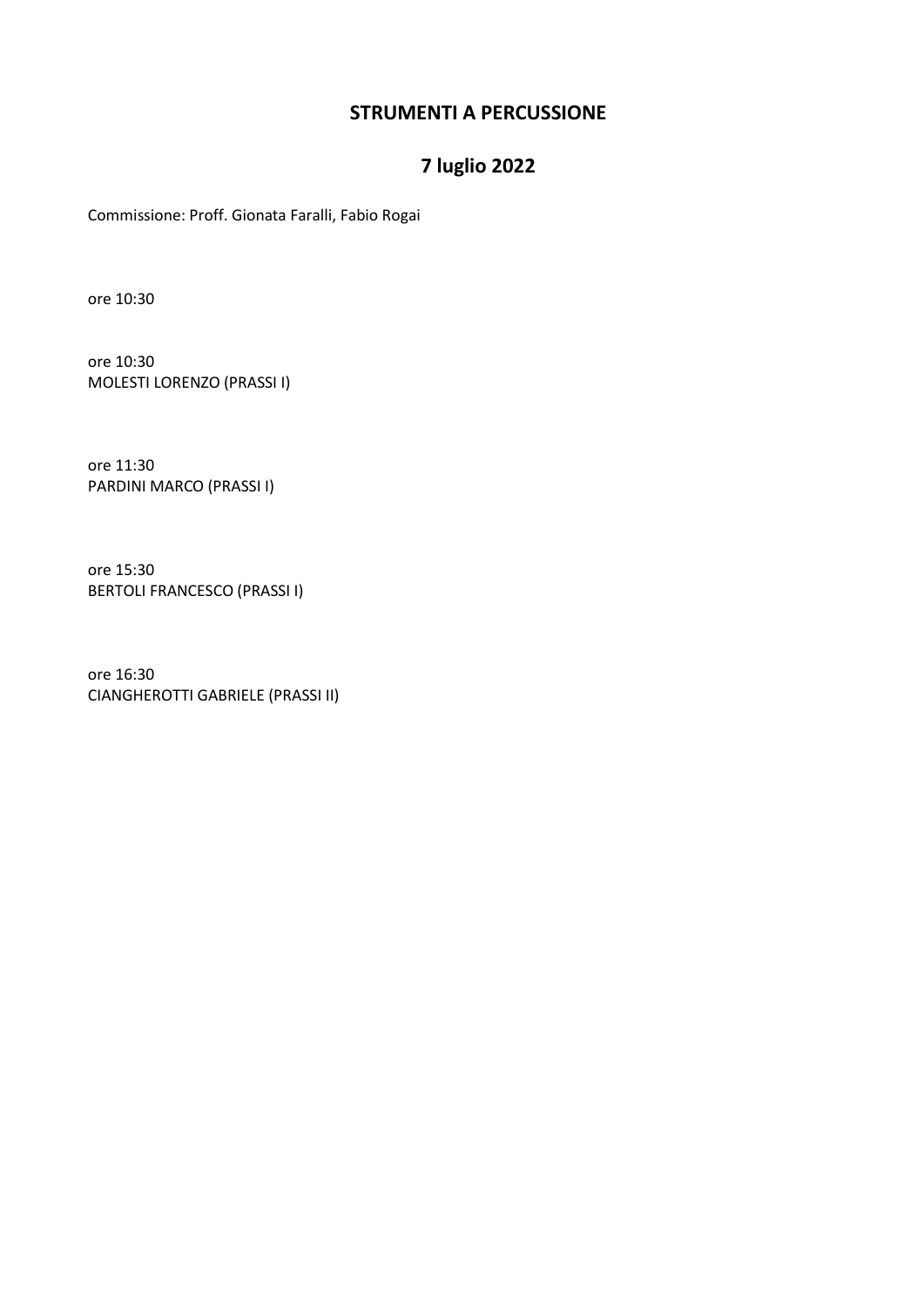### **PIANOFORTE JAZZ PIANOFORTE PER STRUMENTI E CANTO JAZZ**

# **8 luglio 2022**

Commissione: Proff. Piero Gaddi, Andrea Pellegrini

ore 11.00

#### **PIANOFORTE PER STRUMENTI E CANTO JAZZ III**

CARPENTIERI NICCOLO' GIANNACCINI MAURO TONINI LUCA VANNI MANUEL

**PRASSI II** GIUNTINI ENRICO

**PRASSI III** MONZANI FEDERICO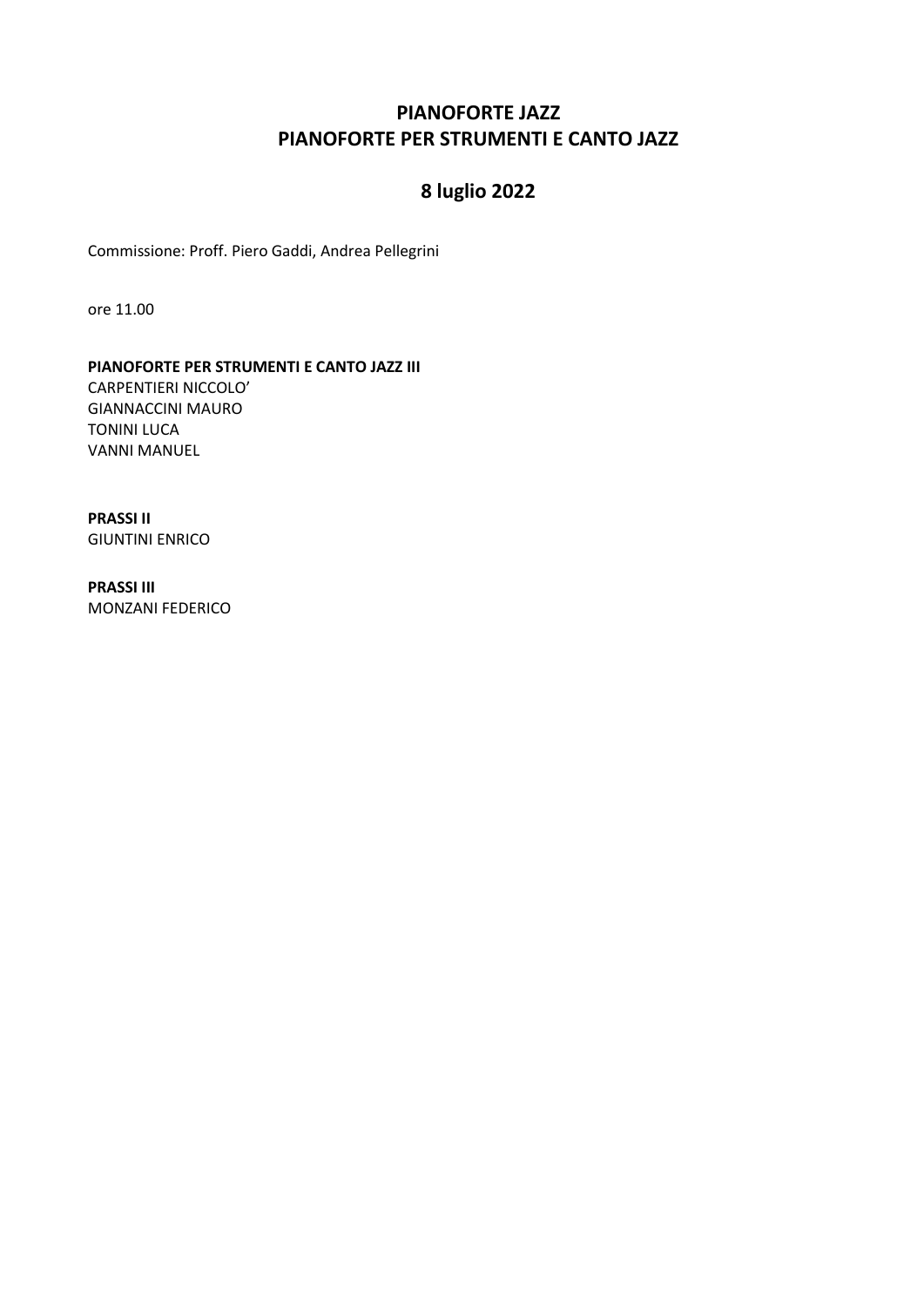### **METODOLOGIE DI ARMONIZZAZIONE E TRASPOSIZIONE AL PIANOFORTE**

# **8 luglio 2022**

Commissione: Proff. Giulio Marazia, Paola Pellegrini

ore 10:00

ALFAROLI TOMMASO COZZI SERENA FRANCHI VANIA MATTEUCCI SABINA PUCCI ELISA PULIZIA FEDERICA RAFFAELLI CATERINA FRANCESCA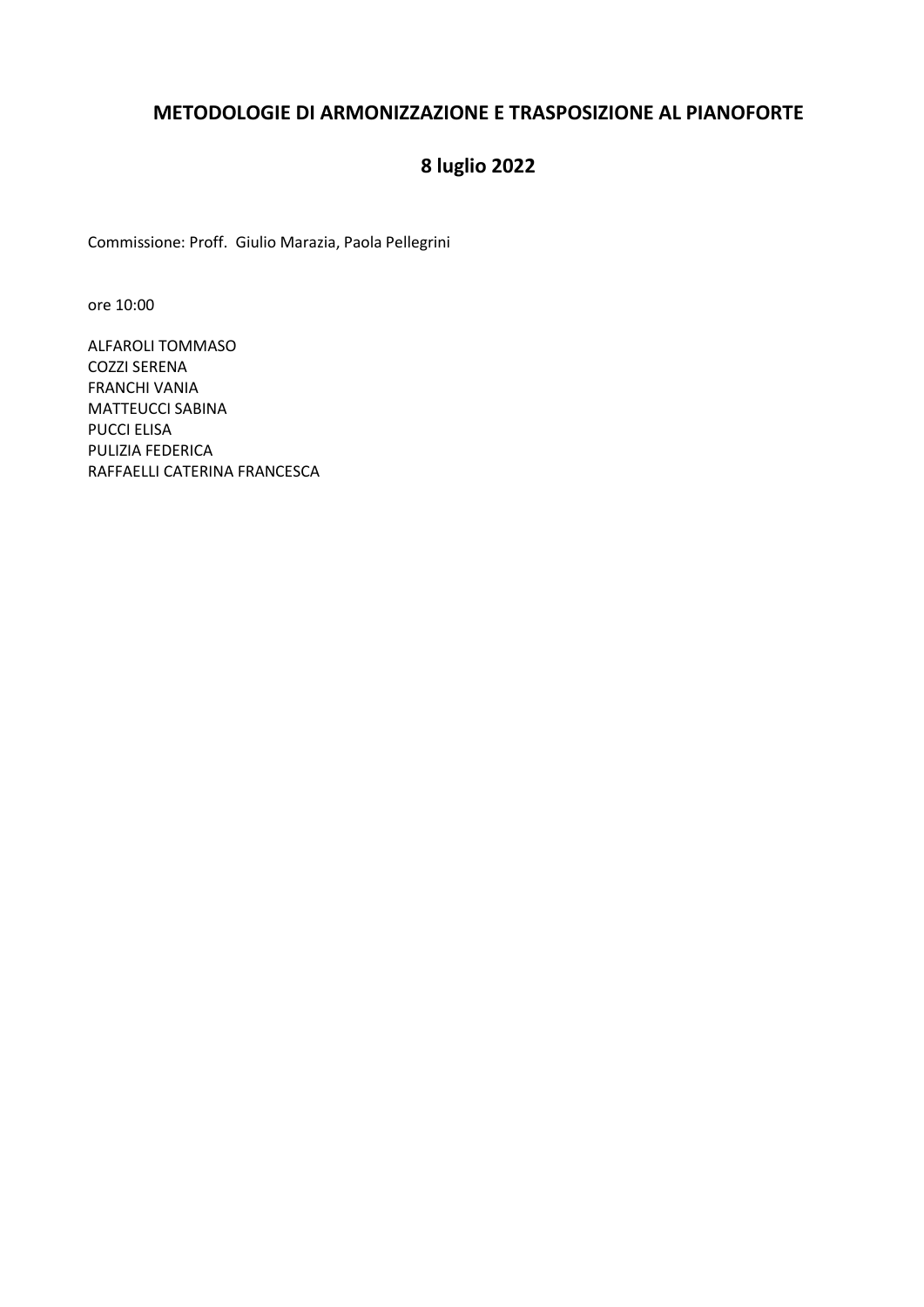### **ELEMENTI DI COMPOSIZIONE PER DIDATTICA DIDATTICA DELLA COMPOSIZIONE**

### **8 luglio 2022**

Commissione: Proff. Enrico Flaminio Managlia, Fabio de Sanctis De Benedictis

ore 10:00

#### **ELEMENTI DI COMPOSIZIONE E ANALISI PER DIDATTICA DELLA MUSICA**

BALDI DILETTA BERTINI FRANCESCO BIANCALANA GIACOMO CAPPETTI DARIO CATURELLI VALENTINA COFANO DANIELE DARDANIS GIULIO GOLFARINI AURORA GUARGUAGLINI ASIA MAURELLI SARA VENTURI MARCO

#### **DIDATTICA DELLA COMPOSIZIONE**

ALFAROLI TOMMASO BALDI DILETTA DONATI ALESSANDRA FRANCHI VANIA GOLFARINI AURORA MATTEUCCI SABINA PUCCI ELISA PULIZIA FEDERICA RAFFAELLI CATERINA FRANCESCA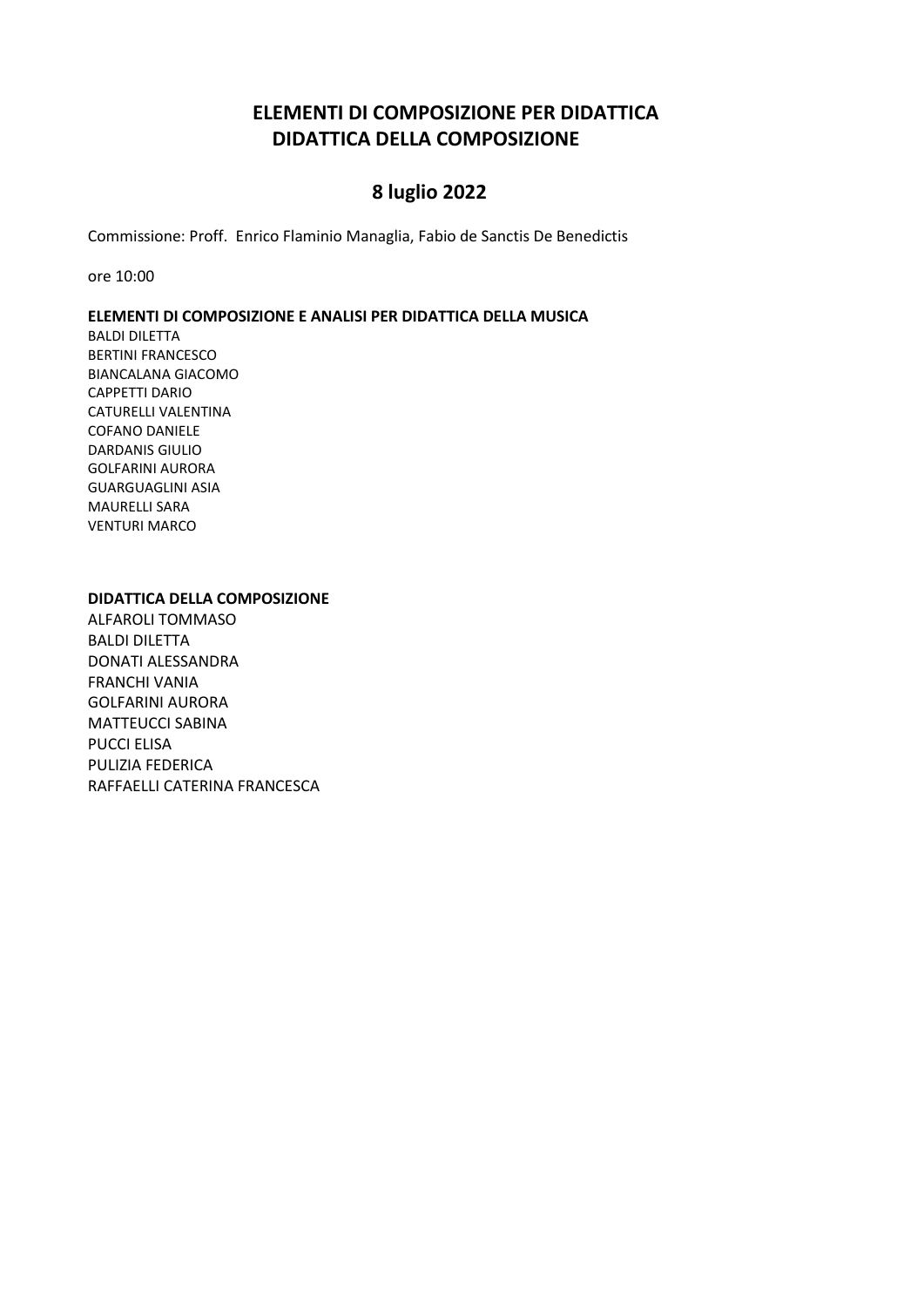### **STORIA DEL JAZZ STORIA DELLA POPULAR MUSIC**

### **11 luglio 2022**

Commissione: Proff. Francesco Martinelli, Mauro Grossi

ore 9.00

### **STORIA DEL JAZZ**

BARSACCHI PAOLA BUFFONI DANIELE CARPENTIERI NICCOLO' D'AURIA ILARIA GIOVANNETTI BEATRICE MONZANI FEDERICO

#### **STORIA DELLA POPULAR MUSIC**

ANICHINI ANDREA BERNESCHI SERENA MANGHESI ANDREA MILANO ANDREA PIRAS PIERGIORGIO PIZZANELLI NICOLA REMAGGI SILVIA ROSSINI GIORGIO SOLDAINI MARCO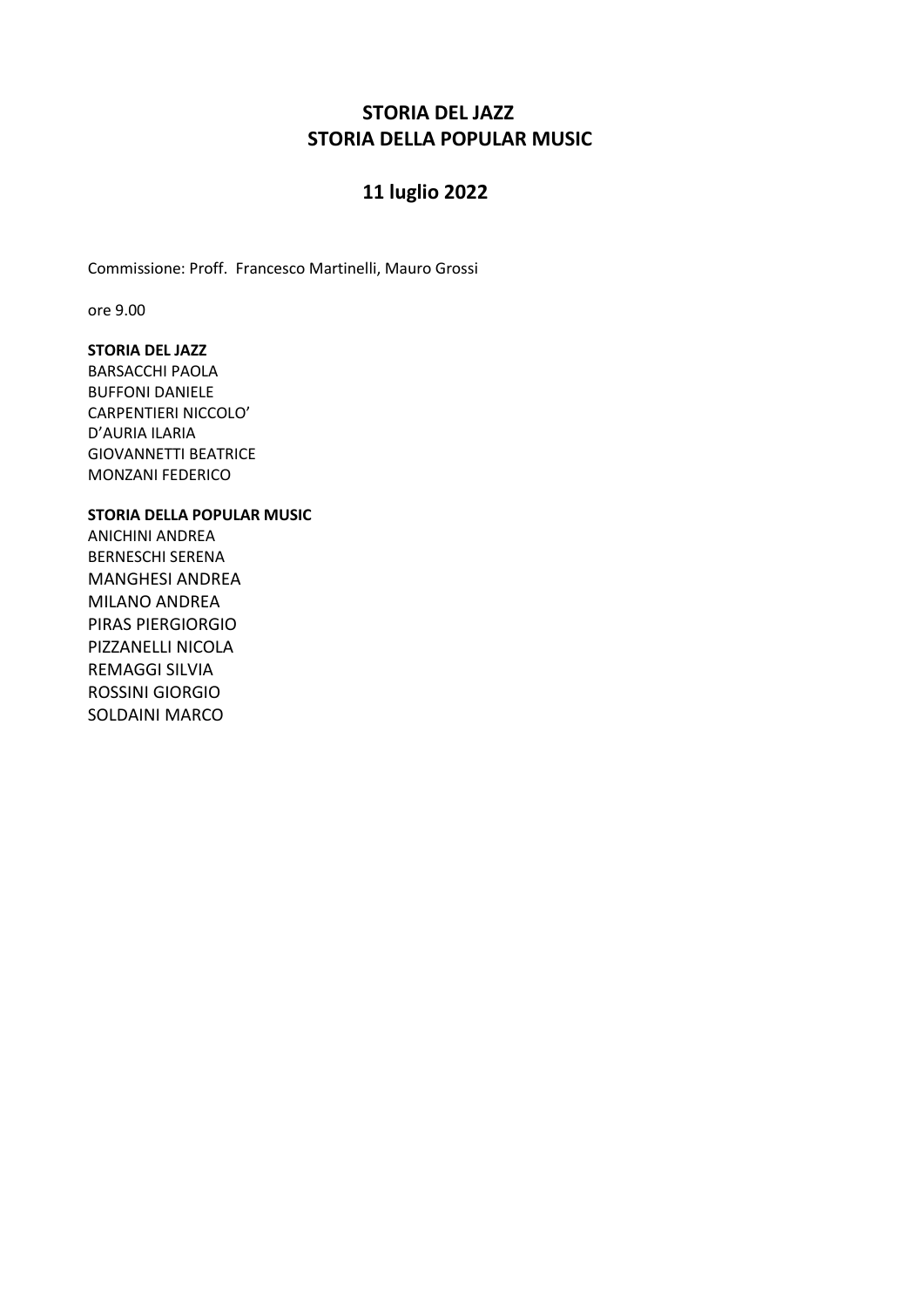### **CHIUSA COMPOSIZIONE CORSO PROPEDEUTICO**

# **12 e 13 luglio 2022**

ore 09:00 durata 10 ore

SILVESTRI ALTEA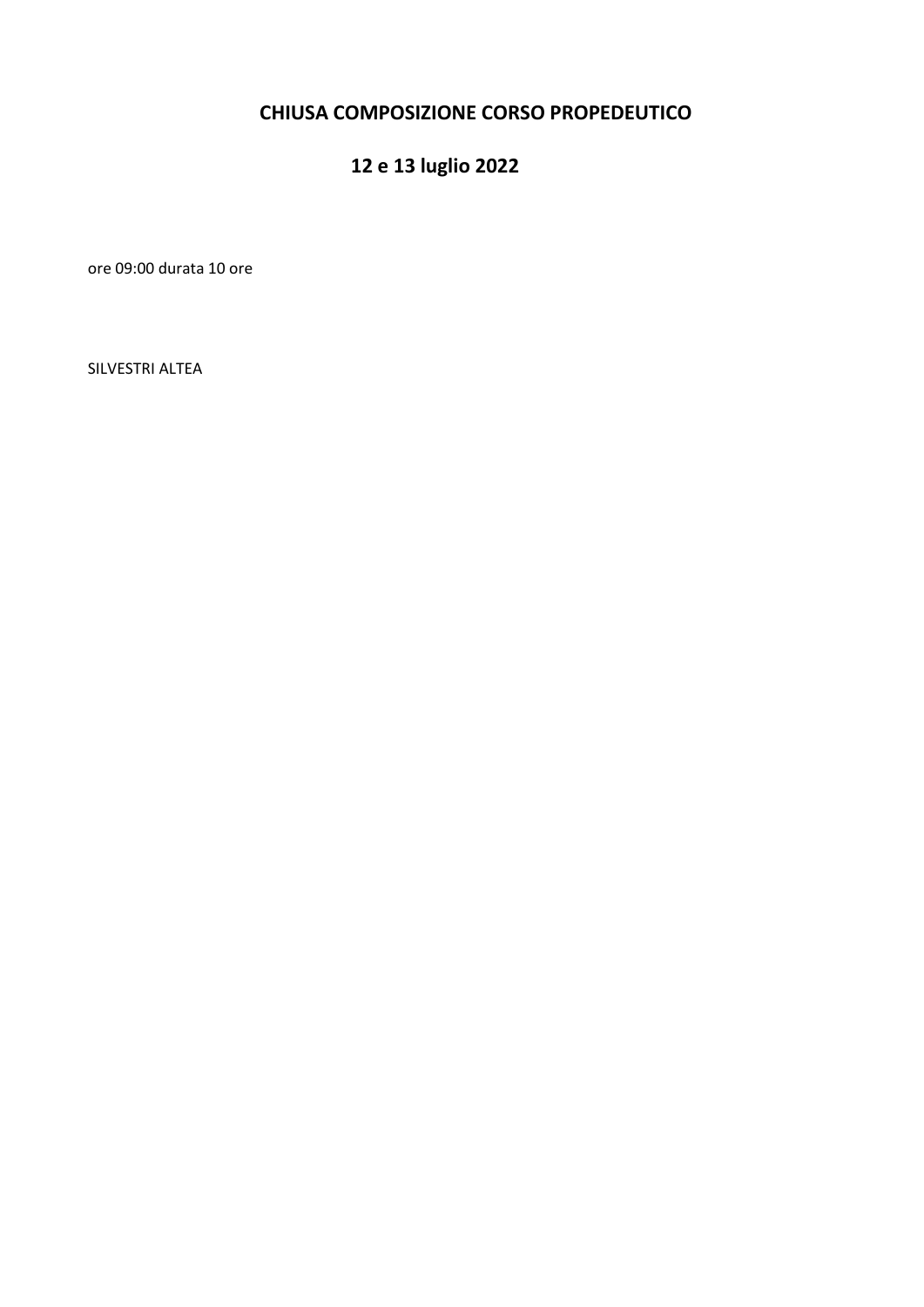### **OBOE – FAGOTTO**

### **12 luglio 2022**

Commissione: Proff. Stefano Cresci, Paolo Carlini

ore 09:30

**PRASSI I** VAGNETTI LORENZO

**PRASSI II** MENICUCCI ANDREA

#### **PRASSI ESECUTIVE E REPERTORI II REPERTORIO ORCHESTRALE**

CECCANTI ADELE FALLANI IACOPO MARI GIULIO PRIMITIVI PAOLA RASPINI DUCCIO ROSI PAOLO SIGNORINI MANUEL

### **MUSICA DA CAMERA I**

DA DIO ILARIA VAGNETTI LORENZO

### **MUSICA DA CAMERA II**

FARNETI MARIA LETIZIA GORI MATILDE